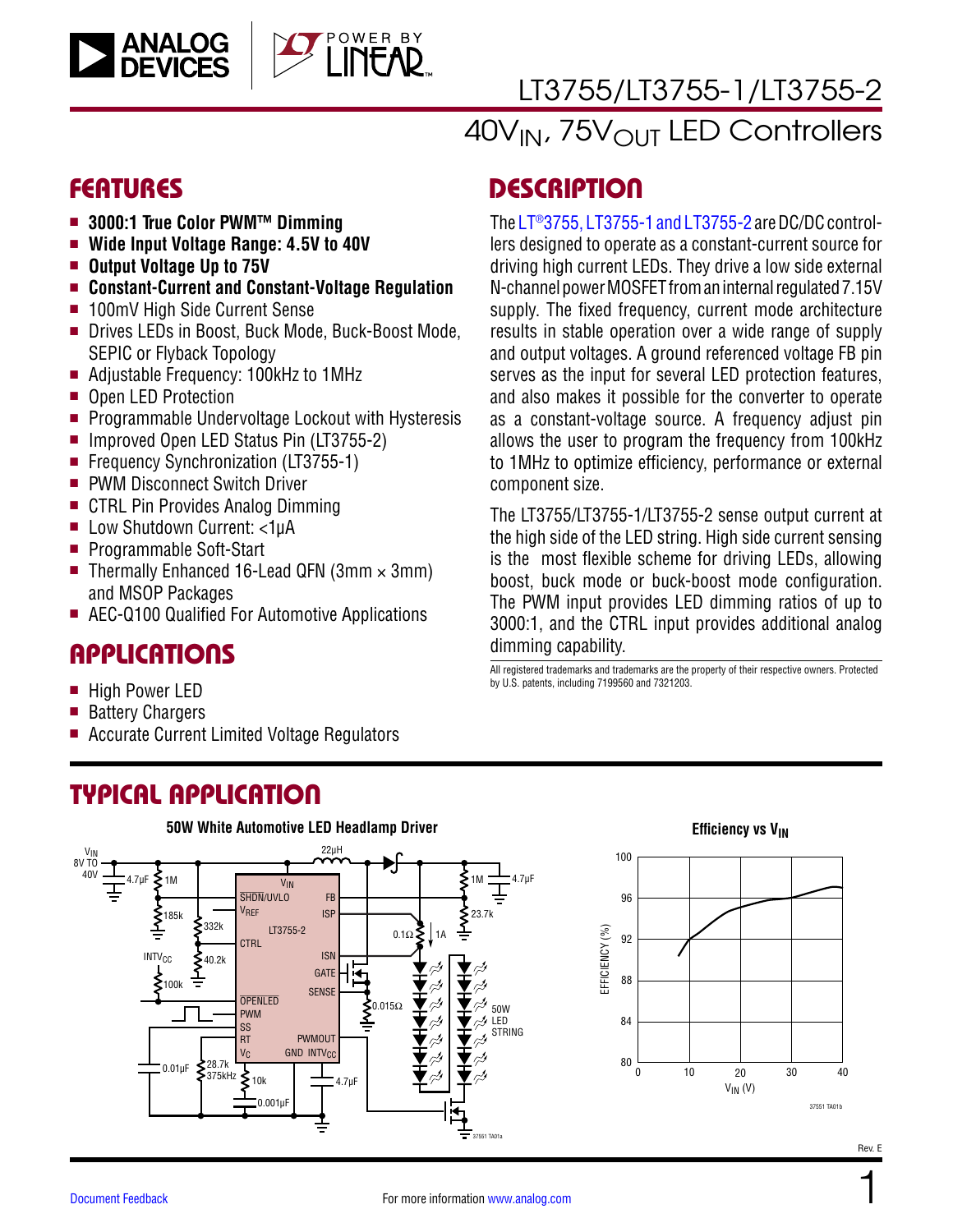### ABSOLUTE MAXIMUM RATINGS **(Note 1)**

| Operating Junction Temperature Range (Notes 2, 5) |  |
|---------------------------------------------------|--|
|                                                   |  |
|                                                   |  |
|                                                   |  |
| Lead Temperature (Soldering, 10 sec)              |  |
|                                                   |  |

### PIN CONFIGURATION



# ORDER INFORMATION

| <b>LEAD FREE FINISH</b> | <b>TAPE AND REEL</b> | <b>PART MARKING*</b> | PACKAGE DESCRIPTION             | <b>TEMPERATURE RANGE</b>            |
|-------------------------|----------------------|----------------------|---------------------------------|-------------------------------------|
| LT3755EUD#PBF           | LT3755EUD#TRPBF      | LDGC                 | 16-Lead (3mm × 3mm) Plastic QFN | $-40^{\circ}$ C to 125 $^{\circ}$ C |
| LT3755IUD#PBF           | LT3755IUD#TRPBF      | LDGC                 | 16-Lead (3mm × 3mm) Plastic QFN | $-40^{\circ}$ C to 125 $^{\circ}$ C |
| LT3755EUD-1#PBF         | LT3755EUD-1#TRPBF    | LDMS                 | 16-Lead (3mm × 3mm) Plastic QFN | $-40^{\circ}$ C to 125 $^{\circ}$ C |
| LT3755IUD-1#PBF         | LT3755IUD-1#TRPBF    | LDMS                 | 16-Lead (3mm × 3mm) Plastic QFN | $-40^{\circ}$ C to 125 $^{\circ}$ C |
| LT3755EUD-2#PBF         | LT3755EUD-2#TRPBF    | <b>LFJZ</b>          | 16-Lead (3mm × 3mm) Plastic QFN | $-40^{\circ}$ C to 125°C            |
| LT3755IUD-2#PBF         | LT3755IUD-2#TRPBF    | <b>LFJZ</b>          | 16-Lead (3mm × 3mm) Plastic QFN | $-40^{\circ}$ C to 125 $^{\circ}$ C |
| LT3755EMSE#PBF          | LT3755EMSE#TRPBF     | 3755                 | 16-Lead Plastic MSOP            | $-40^{\circ}$ C to 125 $^{\circ}$ C |
| LT3755IMSE#PBF          | LT3755IMSE#TRPBF     | 3755                 | 16-Lead Plastic MSOP            | $-40^{\circ}$ C to 125 $^{\circ}$ C |
| LT3755EMSE-1#PBF        | LT3755EMSE-1#TRPBF   | 37551                | 16-Lead Plastic MSOP            | $-40^{\circ}$ C to 125 $^{\circ}$ C |
| LT3755IMSE-1#PBF        | LT3755IMSE-1#TRPBF   | 37551                | 16-Lead Plastic MSOP            | $-40^{\circ}$ C to 125 $^{\circ}$ C |
| LT3755EMSE-2#PBF        | LT3755EMSE-2#TRPBF   | 37552                | 16-Lead Plastic MSOP            | $-40^{\circ}$ C to 125 $^{\circ}$ C |
| LT3755IMSE-2#PBF        | LT3755IMSE-2#TRPBF   | 37552                | 16-Lead Plastic MSOP            | $-40^{\circ}$ C to 125 $^{\circ}$ C |
| LT3755HMSE-2#PBF        | LT3755HMSE-2#TRPBF   | 37552                | 16-Lead Plastic MSOP            | $-40^{\circ}$ C to 150 $^{\circ}$ C |
| LT3755JMSE-2#PBF        | LT3755JMSE-2#TRPBF   | 37552                | 16-Lead Plastic MSOP            | $-40^{\circ}$ C to 150 $^{\circ}$ C |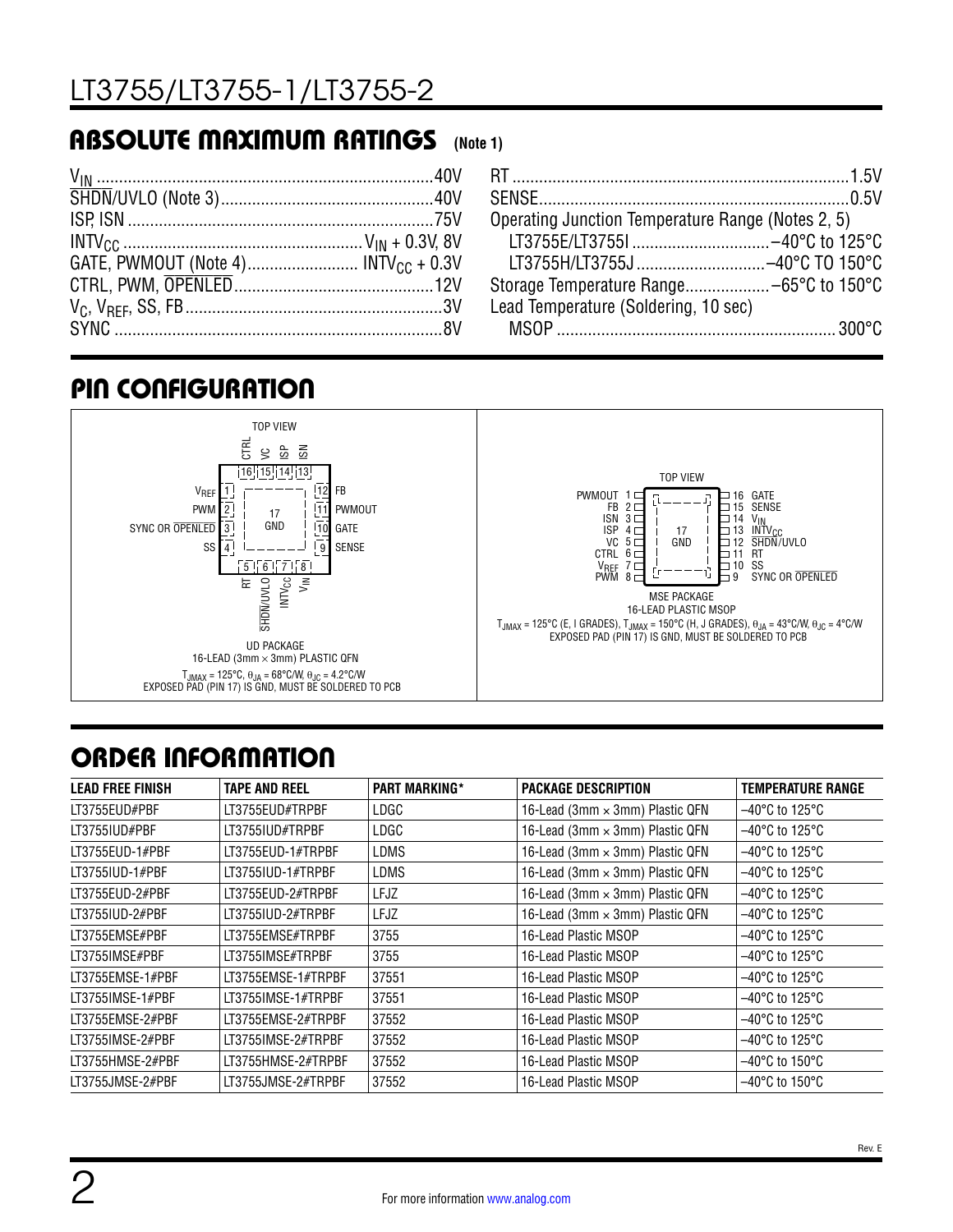# ORDER INFORMATION

| <b>AUTOMOTIVE PRODUCTS**</b> |                      |                      |                       |                                     |
|------------------------------|----------------------|----------------------|-----------------------|-------------------------------------|
| <b>LEAD FREE FINISH</b>      | <b>TAPE AND REEL</b> | <b>PART MARKING*</b> | I PACKAGE DESCRIPTION | <b>TEMPERATURE RANGE</b>            |
| LT3755EMSE#WPBF              | LT3755EMSE#WTRPBF    | 3755                 | 16-Lead Plastic MSOP  | $-40^{\circ}$ C to 125°C            |
| LT3755IMSE#WPBF              | LT3755IMSE#WTRPBF    | 3755                 | 16-Lead Plastic MSOP  | $-40^{\circ}$ C to 125 $^{\circ}$ C |
| LT3755EMSE-1#WPBF            | LT3755EMSE-1#WTRPBF  | 37551                | 16-Lead Plastic MSOP  | $-40^{\circ}$ C to 125 $^{\circ}$ C |
| LT3755IMSE-1#WPBF            | LT3755IMSE-1#WTRPBF  | 37551                | 16-Lead Plastic MSOP  | $-40^{\circ}$ C to 125 $^{\circ}$ C |
| LT3755EMSE-2#WPBF            | LT3755EMSE-2#WTRPBF  | 37552                | 16-Lead Plastic MSOP  | $-40^{\circ}$ C to 125 $^{\circ}$ C |
| LT3755IMSE-2#WPBF            | LT3755IMSE-2#WTRPBF  | 37552                | 16-Lead Plastic MSOP  | $-40^{\circ}$ C to 125°C            |
| LT3755HMSE-2#WPBF            | LT3755HMSE-2#WTRPBF  | 37552                | 16-Lead Plastic MSOP  | $-40^{\circ}$ C to 150 $^{\circ}$ C |
| LT3755JMSE-2#WPBF            | LT3755JMSE-2#WTRPBF  | 37552                | 16-Lead Plastic MSOP  | $-40^{\circ}$ C to 150 $^{\circ}$ C |

Contact the factory for parts specified with wider operating temperature ranges. \*The temperature grade is identified by a label on the shipping container.

[Tape and reel specifications](https://www.analog.com/media/en/package-pcb-resources/package/tape-reel-rev-n.pdf?doc=LT3755-3755-1-3755-2.pdf). Some packages are available in 500 unit reels through designated sales channels with #TRMPBF suffix.

\*\*Versions of this part are available with controlled manufacturing to support the quality and reliability requirements of automotive applications. These models are designated with a #W suffix. Only the automotive grade products shown are available for use in automotive applications. Contact your local Analog Devices account representative for specific product ordering information and to obtain the specific Automotive Reliability reports for these models.

### **ELECTRICAL CHARACTERISTICS** The  $\bullet$  denotes the specifications which apply over the full operating

temperature range, otherwise specifications are at T<sub>A</sub> = 25°C. V<sub>IN</sub> = 24V, SHDN/UVLO = 24V, CTRL = 2V, PWM = 5V, unless otherwise noted.

| <b>PARAMETER</b>                                                          | <b>CONDITIONS</b>                                                                                                        | MIN            | <b>TYP</b>   | <b>MAX</b>     | <b>UNITS</b> |
|---------------------------------------------------------------------------|--------------------------------------------------------------------------------------------------------------------------|----------------|--------------|----------------|--------------|
| V <sub>IN</sub> Minimum Operating Voltage                                 | V <sub>IN</sub> Tied to INTV <sub>CC</sub>                                                                               |                |              | 4.5            | $\mathsf{V}$ |
| V <sub>IN</sub> Shutdown I <sub>O</sub>                                   | $\overline{\text{SHDN}}/$ UVLO = 0V, PWM = 0V<br>$SHDN/UVLO = 1.15V$ , PWM = 0V                                          |                | 0.1          | 5              | μA<br>μA     |
| $V_{IN}$ Operating $I_{Q}$ (Not Switching)                                | $PWM = 0V$                                                                                                               |                | 1.4          | 1.7            | mA           |
| V <sub>REF</sub> Voltage                                                  | $100\mu$ A $\leq$ $I_{VREF}$ $\leq$ 0 $\mu$ A (E, I, H-Grades)<br>$80\mu$ A $\leq$ $I_{VREF} \leq 0\mu$ A (J-Grade only) | 1.965<br>1.965 | 2.00<br>2.00 | 2.045<br>2.045 | $\vee$<br>V  |
| V <sub>REF</sub> Line Regulation                                          | $4.5V \leq V_{IN} \leq 40V$                                                                                              |                | 0.006        |                | $\%N$        |
| <b>SENSE Current Limit Threshold</b>                                      |                                                                                                                          | 98             | 108          | 118            | mV           |
| <b>SENSE Input Bias Current</b>                                           | Current Out of Pin                                                                                                       |                | 40           |                | μA           |
| SS Pull-Up Current                                                        | Current Out of Pin                                                                                                       | 8              | 10           | 13             | μA           |
| <b>Error Amplifier</b>                                                    |                                                                                                                          |                |              |                |              |
| <b>ISP/ISN Full-Scale Current Sense Threshold</b>                         | $FB = 0V$ . $ISP = 48V$<br>J-Grade                                                                                       | 96<br>95.5     | 100<br>100   | 103<br>103     | mV<br>mV     |
| ISP/ISN Full-Scale Current Sense Threshold at CTRL = 0V                   | $CTRL = 0V$ , $FB = 0V$ , $ISP = 48V$                                                                                    | $-12$          | $-9.5$       | $-7$           | mV           |
| CTRL Pin Range for Current Sense Threshold Adjustment                     |                                                                                                                          | 0              |              | 1.1            | V            |
| <b>CTRL Input Bias Current</b>                                            | Current Out of Pin                                                                                                       |                | 50           | 100            | пA           |
| LED Current Sense Amplifier Input Common Mode Range (V <sub>ISN</sub> )   |                                                                                                                          | 2.9            |              | 75             | $\mathsf{V}$ |
| ISP/ISN Short-Circuit Threshold                                           | $ISN = 0V$                                                                                                               | 115            | 150          | 200            | mV           |
| ISP/ISN Short-Circuit Fault Sensing Common Mode Range (V <sub>ISN</sub> ) |                                                                                                                          | $\mathbf{0}$   |              | 3              | V            |
| ISP/ISN Input Bias Current (Combined)                                     | $PWM = 5V$ (Active), $ISP = ISN = 48V$<br>$PWM = 0V$ (Standby), $ISP = ISN = 48V$                                        |                | 55<br>0      | 0.1            | μA<br>μA     |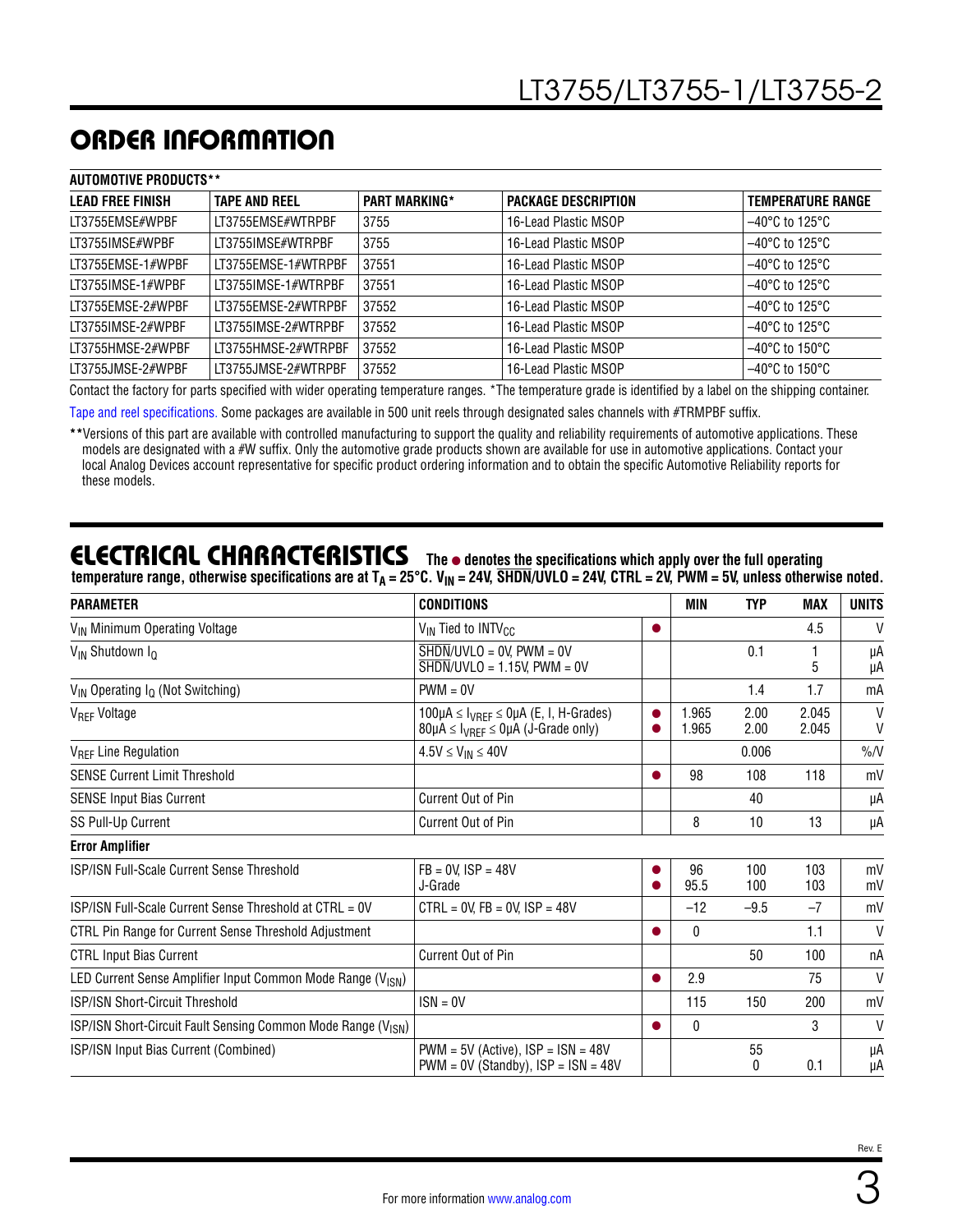### **ELECTRICAL CHARACTERISTICS** The  $\bullet$  denotes the specifications which apply over the full operating

temperature range, otherwise specifications are at T<sub>A</sub> = 25°C. V<sub>IN</sub> = 24V, SHDN/UVLO = 24V, CTRL = 2V, PWM = 5V, unless otherwise noted.

| <b>PARAMETER</b>                                          | <b>CONDITIONS</b>                                                          |           | <b>MIN</b>              | <b>TYP</b>                    | <b>MAX</b>                      | <b>UNITS</b>                      |
|-----------------------------------------------------------|----------------------------------------------------------------------------|-----------|-------------------------|-------------------------------|---------------------------------|-----------------------------------|
| LED Current Sense Amplifier g <sub>m</sub>                | $V_{(ISP - 1SN)} = 100mV$                                                  |           |                         | 120                           |                                 | μS                                |
| VC Output Impedance                                       | 1V < VC < 2V                                                               |           |                         | 15000                         |                                 | k $\Omega$                        |
| VC Standby Input Bias Current                             | $PWM = 0V$                                                                 |           | $-20$                   |                               | 20                              | пA                                |
| FB Regulation Voltage (VFB)                               | $ISP = ISN$<br>J-Grade                                                     |           | 1.232<br>1.220<br>1.215 | 1.250<br>1.250<br>1.250       | 1.265<br>1.270<br>1.275         | V<br>V<br>V                       |
| FB Amplifier $g_m$                                        | $FB = V_{FB}$ , $ISP = ISN$                                                |           |                         | 480                           |                                 | $\upmu \text{S}$                  |
| FB Pin Input Bias Current                                 | Current Out of Pin                                                         |           |                         | 40                            | 100                             | nA                                |
| FB Open LED Threshold                                     | OPENLED Falling (LT3755 and LT3755-2)                                      |           | $V_{FB}$ –<br>65mV      | $V_{FB}$ –<br>50 <sub>m</sub> | $V_{FB}$ –<br>40 <sub>m</sub> V | $\mathsf{V}$                      |
| FB Overvoltage Threshold                                  | <b>PWMOUT Falling</b>                                                      |           | $V_{FB}$ +<br>50mV      | $V_{FB}$ +<br>60mV            | $V_{FB}$ +<br>75mV              | $\vee$                            |
| VC Current Mode Gain - $(\Delta V_{VC}/\Delta V_{SENSE})$ |                                                                            |           |                         | 4                             |                                 | V/V                               |
| <b>Oscillator</b>                                         |                                                                            |           |                         |                               |                                 |                                   |
| <b>Switching Frequency</b>                                | $R_T = 100k$<br>$R_T = 10k$                                                |           | 90<br>925               | 100<br>1000                   | 125<br>1050                     | kHz<br>kHz                        |
| Minimum Off-Time                                          |                                                                            |           |                         | 170                           |                                 | ns                                |
| <b>Linear Regulator</b>                                   |                                                                            |           |                         |                               |                                 |                                   |
| <b>INTV<sub>CC</sub></b> Regulation Voltage               |                                                                            |           | 7                       | 7.15                          | 7.3                             | V                                 |
| Dropout (V <sub>IN</sub> - INTV <sub>CC</sub> )           | $I_{INTVCC}$ = -10mA, $V_{IN}$ = 7V                                        |           |                         | 350                           |                                 | mV                                |
| INTV <sub>CC</sub> Undervoltage Lockout                   |                                                                            |           | 3.9                     | 4.1                           | 4.3                             | V                                 |
| <b>INTV<sub>CC</sub></b> Current Limit                    |                                                                            |           | 29                      | 34                            | 40                              | mA                                |
| <b>INTV<sub>CC</sub></b> Current in Shutdown              | $\overline{\text{SHDN}}/\text{UVLO} = 0\text{V}$ , INTV <sub>CC</sub> = 7V |           |                         | 8                             | 12                              | μA                                |
| <b>Logic Inputs/Outputs</b>                               |                                                                            |           |                         |                               |                                 |                                   |
| PWM Input High Voltage                                    |                                                                            | $\bullet$ | 1.5                     |                               |                                 | V                                 |
| PWM Input Low Voltage                                     |                                                                            |           |                         |                               | 0.4                             | $\mathsf{V}$                      |
| PWM Pin Resistance to GND                                 |                                                                            |           | 45                      | 60                            |                                 | k $\Omega$                        |
| PWMOUT Output Low (V <sub>OL</sub> )                      |                                                                            |           |                         | $\mathbf 0$                   | 50                              | mV                                |
| PWMOUT Output High (V <sub>OH</sub> )                     |                                                                            |           | $INTV_{CC}$ –<br>0.05   |                               |                                 | V                                 |
| SHDN/UVLO Threshold Voltage Falling                       | E-, I-Grades<br>H-Grade<br>J-Grade                                         |           | 1.185<br>1.175<br>1.159 | 1.220                         | 1.245<br>1.245<br>1.260         | $\mathsf{V}$<br>V<br>$\mathsf{V}$ |
| SHDN/UVLO Rising Hysteresis                               |                                                                            |           |                         | 20                            |                                 | mV                                |
| SHDN/UVLO Input Low Voltage                               | I <sub>VIN</sub> Drops Below 1µA                                           |           |                         |                               | 0.4                             | $\mathsf{V}$                      |
| SHDN/UVLO Pin Bias Current Low                            | $\overline{\text{SHDN}}/$ UVLO = 1.15V                                     |           | 1.7                     | 2.05                          | 2.5                             | μA                                |
| SHDN/UVLO Pin Bias Current High                           | $\overline{\text{SHDN}}/$ UVLO = 1.30V                                     |           |                         | 10                            | 100                             | пA                                |
| <b>OPENLED Output Low (VOL)</b>                           | $IOFENLED = 0.5mA (LT3755 and LT3755-2)$                                   |           |                         |                               | 200                             | mV                                |
| SYNC Pin Resistance to GND                                | LT3755-1 Only                                                              |           |                         | 30                            |                                 | k $\Omega$                        |
| <b>SYNC Input High</b>                                    | LT3755-1 Only                                                              |           | 1.5                     |                               |                                 | V                                 |
| <b>SYNC Input Low</b>                                     | LT3755-1 Only                                                              |           |                         |                               | 0.4                             | V                                 |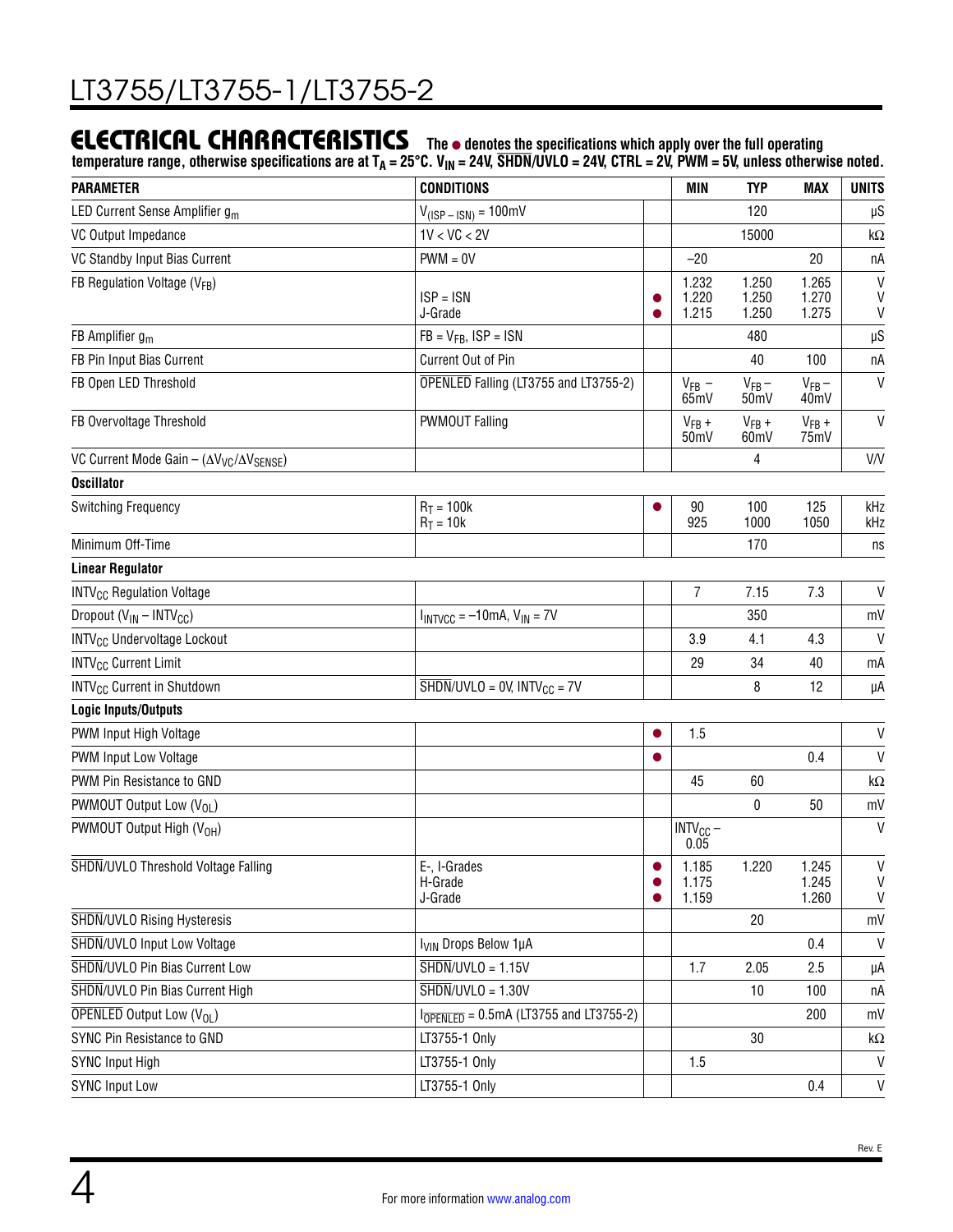### **ELECTRICAL CHARACTERISTICS** The  $\bullet$  denotes the specifications which apply over the full operating

temperature range, otherwise specifications are at T<sub>A</sub> = 25°C. V<sub>IN</sub> = 24V, SHDN/UVLO = 24V, CTRL = 2V, PWM = 5V, unless otherwise noted.

| <b>PARAMETER</b>                            | <b>CONDITIONS</b> | MIN                                  | <b>TYP</b> | <b>MAX</b> | <b>UNITS</b> |
|---------------------------------------------|-------------------|--------------------------------------|------------|------------|--------------|
| <b>Gate Driver</b>                          |                   |                                      |            |            |              |
| t <sub>r</sub> GATE Driver Output Rise Time | $C_1 = 3300pF$    |                                      | 35         |            | ns           |
| t <sub>f</sub> GATE Driver Output Fall Time | $C_1 = 3300pF$    |                                      | 35         |            | ns           |
| GATE Output Low $(V_{OL})$                  |                   |                                      |            | 0.05       | $\mathsf{V}$ |
| GATE Output High $(V_{OH})$                 |                   | $\vert$ INTV <sub>CC</sub> –<br>0.05 |            |            | V            |

**Note 1:** Stresses beyond those listed under Absolute Maximum Ratings may cause permanent damage to the device. Exposure to any Absolute Maximum Rating condition for extended periods may affect device reliability and lifetime.

**Note 2:** The LT3755E, LT3755E-1 and LT3755E-2 are guaranteed to meet performance specifications from 0°C to 125°C junction temperature. Specifications over the –40°C to 125°C operating junction temperature range are assured by design, characterization and correlation with statistical process controls. The LT3755I, LT3755I-1 and LT3755I-2 are guaranteed to meet performance specifications over the –40°C to 125°C operating junction temperature range. The LT3755H-2 and LT3577J-2 are guaranteed to meet performance specifications over the full –40°C to 150°C operating junction temperature range. High junction temperatures degrade operating lifetimes. Operating lifetime is derated at junction temperatures greater than 125°C.

**Note 3:** For  $V_{IN}$  below 6V, the  $\overline{SHDN}/UVLO$  pin must not exceed  $V_{IN}$  for proper operation.

**Note 4:** GATE and PWMOUT pins are driven either to GND or INTV<sub>CC</sub> by internal switches. Do not connect these pins externally to a power supply. **Note 5:** The LT3755 includes overtemperature protection that is intended to protect the device during momentary overload conditions. Junction temperature will exceed the maximum operating junction temperature when overtemperature protection is active. Continuous operating above the specified maximum operating junction temperature may impair device reliability.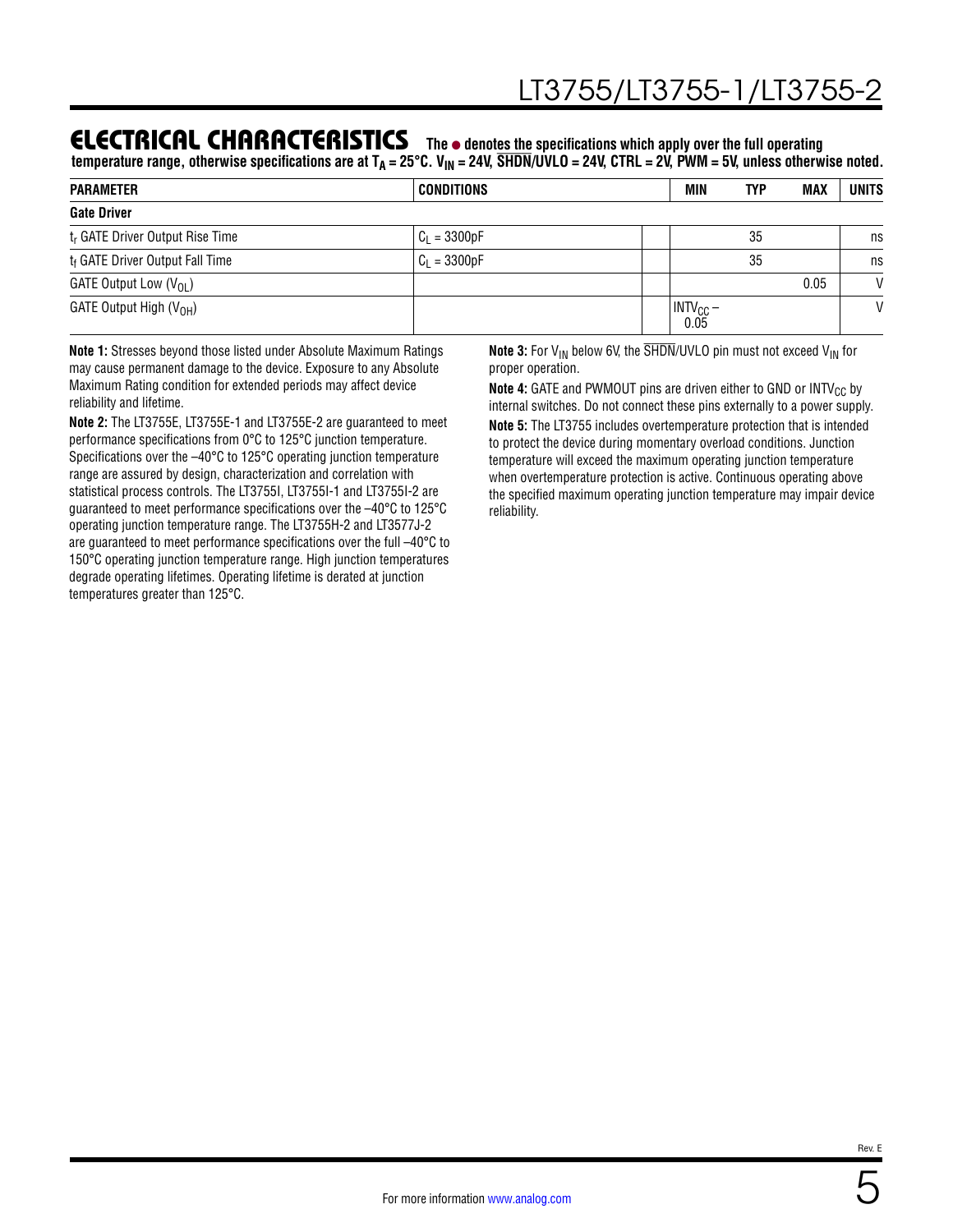#### TYPICAL PERFORMANCE CHARACTERISTICS **TA = 25°C, unless otherwise noted.**



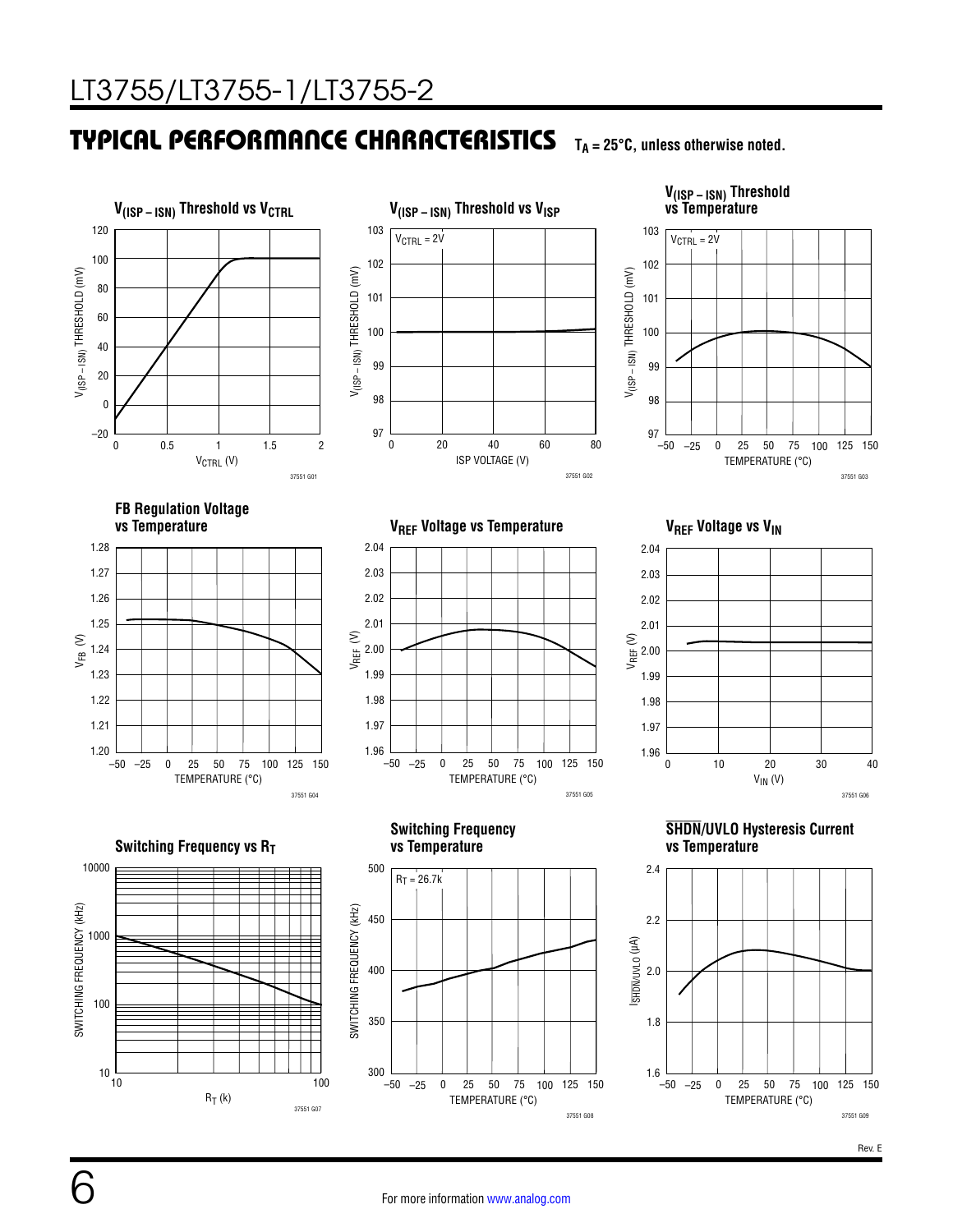### TYPICAL PERFORMANCE CHARACTERISTICS **TA = 25°C, unless otherwise noted.**

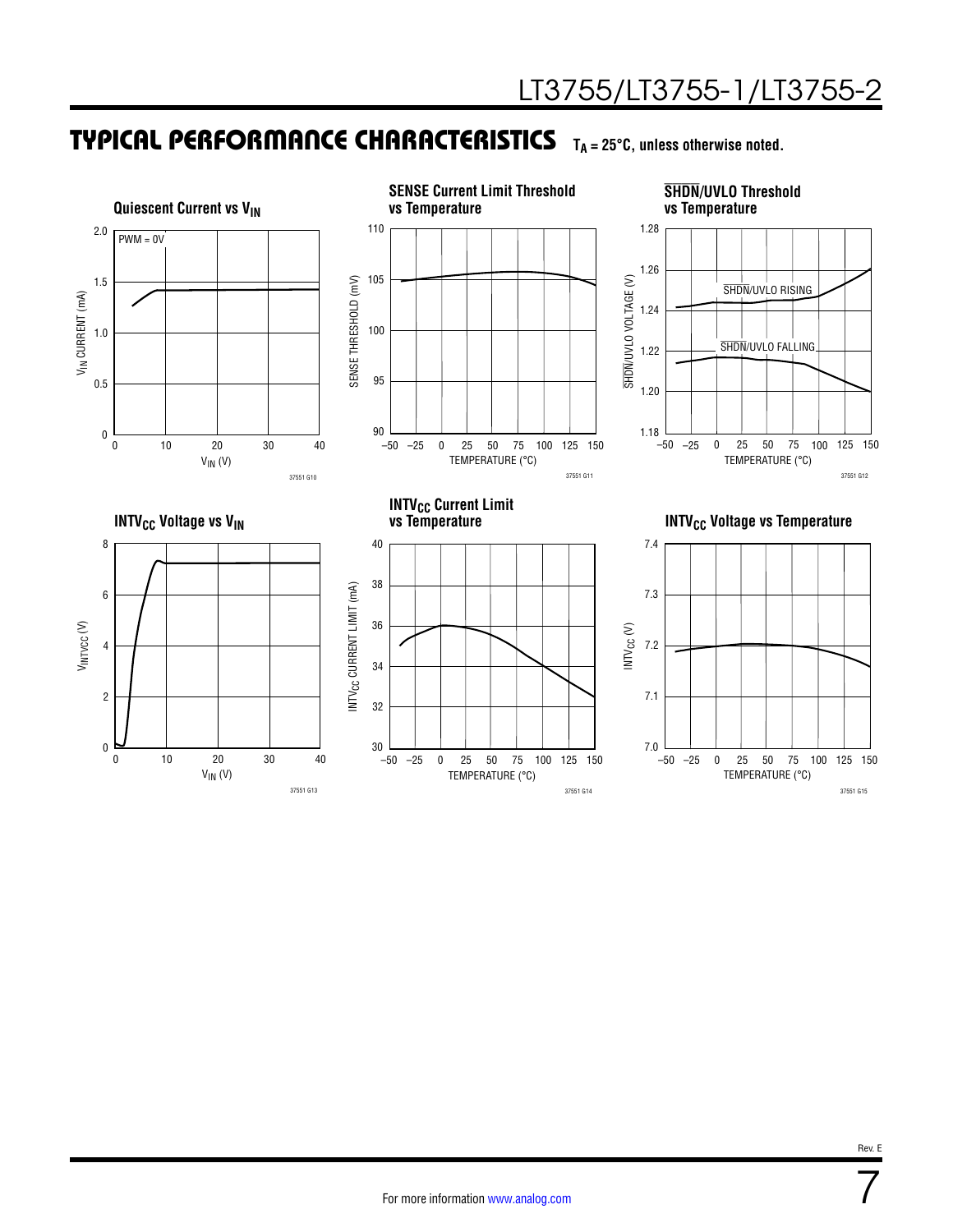8

### **TYPICAL PERFORMANCE CHARACTERISTICS** TA = 25°C, unless otherwise noted.



37551 G19

For more information [www.analog.com](https://www.analog.com?doc=LT3755-3755-1-3755-2.pdf)

37551 G20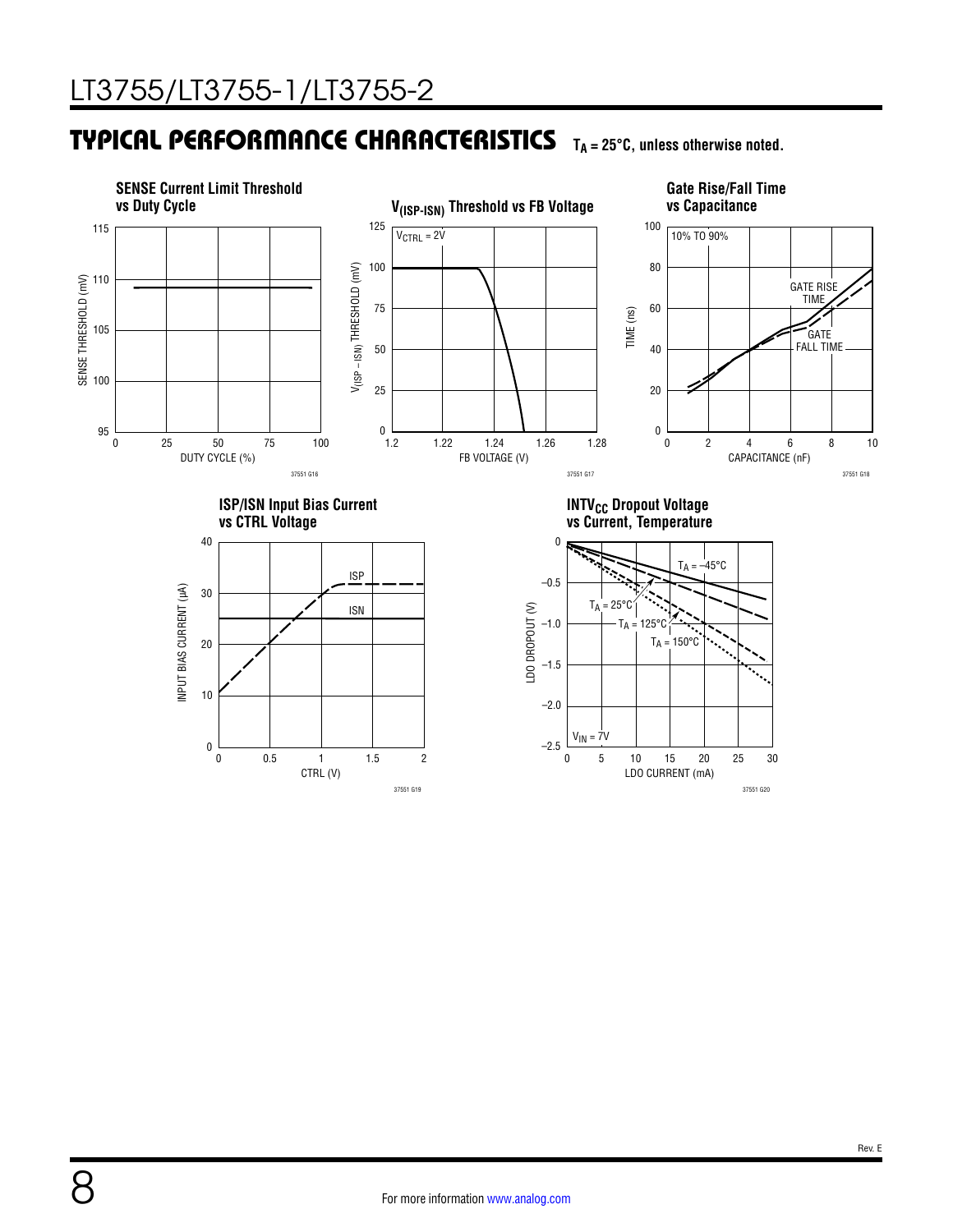# PIN FUNCTIONS **(MSOP/QFN)**

**PWMOUT (Pin 1/Pin 11):** Buffered Version of PWM Signal for Driving LED Load Disconnect NMOS or Level Shift. This pin also serves in a protection function for the FB overvoltage condition—will toggle if the FB input is greater than the FB regulation voltage ( $V_{FB}$ ) plus 60mV (typical). The PWMOUT pin is driven from INTV<sub>CC</sub>. Use of a FET with gate cut-off voltage higher than 1V is recommended.

**FB (Pin 2/Pin 12):** Voltage Loop Feedback Pin. FB is intended for constant-voltage regulation or for LED protection/open LED detection. The internal transconductance amplifier with output VC will regulate FB to 1.25V (nominal) through the DC/DC converter. If the FB input is regulating the loop, the OPENLED pull-down is asserted. This action may signal an open LED fault. If FB is driven above the FB threshold (by an external power supply spike, for example), the OPENLED pull-down will be de-asserted and the PWMOUT pin will be driven low to protect the LEDs from an overcurrent event. Do not leave the FB pin open. If not used, connect to GND.

**ISN (Pin 3/Pin 13):** Connection Point for the Negative Terminal of the Current Feedback Resistor. If ISN is greater than 2.9V, the LED current can be programmed by  $I_{LED}$  = 100mV/R<sub>LED</sub> when V<sub>CTRL</sub> > 1.2V or  $I_{\text{LFD}} = (V_{\text{CTRI}} - 100$ mV)/ (10 •  $R_{\text{F}}$ ) when  $V_{\text{CTRI}} \leq 1$ V. Input bias current is typically 25µA. Below 3V, ISN is an input to the short-circuit protection feature that forces GATE to 0V if ISP exceeds ISN by more than 150mV (typ).

**ISP (Pin 4/Pin 14):** Connection Point for the Positive Terminal of the Current Feedback Resistor. Input bias current is dependent upon CTRL pin voltage as shown in the TPC. ISP is an input to the short-circuit protection feature when ISN is less than 3V.

**VC (Pin 5/Pin 15):** Transconductance Error Amplifier Output Pin Used to Stabilize the Voltage Loop with an RC Network. This pin is high impedance when PWM is low, a feature that stores the demand current state variable for the next PWM high transition. Connect a capacitor between this pin and GND; a resistor in series with the capacitor is recommended for fast transient response.

**CTRL (Pin 6/Pin 16):** Current Sense Threshold Adjustment Pin. Regulating threshold  $V_{(ISP-ISN)}$  is 1/10th  $V_{CTRL}$  plus

an offset for OV  $<$  V<sub>CTRL</sub>  $<$  1V. For V<sub>CTRL</sub>  $>$  1.2V the current sense threshold is constant at the full-scale value of 100mV. For  $1V < V_{\text{CTRI}} < 1.2V$ , the dependence of current sense threshold upon  $V_{\text{CTRL}}$  transitions from a linear function to a constant value, reaching 98% of full-scale value by  $V_{\text{CTRI}}$  = 1.1V. Do not leave this pin open.

**VREF (Pin 7/Pin 1):** Voltage Reference Output Pin, Typically 2V. This pin drives a resistor divider for the CTRL pin, either for analog dimming or for temperature limit/compensation of LED load. Can supply up to 100μA.

**PWM (Pin 8/Pin 2):** A signal low turns off switcher, idles oscillator and disconnects VC pin from all internal loads. PWMOUT pin follows PWM pin. PWM has an internal pulldown resistor. If not used, connect to  $INTV_{CC}$ .

**OPENLED (Pin 9/Pin 3, LT3755 and LT3755-2):** An open-collector pull-down on OPENLED asserts if the FB input is greater than the FB regulation threshold minus 50mV (typical). To function, the pin requires an external pull-up current less than 1mA. When the PWM input is low and the DC/DC converter is idle, the OPENLED condition is latched to the last valid state when the PWM input was high. When PWM input goes high again, the OPENLED pin will be updated. This pin may be used to report an open LED fault.

**SYNC (Pin 9/Pin 3, LT3755-1 Only):** The SYNC pin is used to synchronize the internal oscillator to an external logic level signal. The  $R<sub>T</sub>$  resistor should be chosen to program an internal switching frequency 20% slower than the SYNC pulse frequency. Gate turn-on occurs a fixed delay after the rising edge of SYNC. For best PWM performance, the PWM rising edge should occur at least 200ns before the SYNC rising edge. Use a 50% duty cycle waveform to drive this pin. This pin replaces OPENLED on LT3755-1 option parts. If not used, tie this pin to GND.

**SS (Pin 10/Pin 4):** Soft-Start Pin. This pin modulates oscillator frequency and compensation pin voltage (VC) clamp. The soft-start interval is set with an external capacitor. The pin has a 10µA (typical) pull-up current source to an internal 2.5V rail. The soft-start pin is reset to GND by an undervoltage condition (detected by SHDN/UVLO pin) or thermal limit.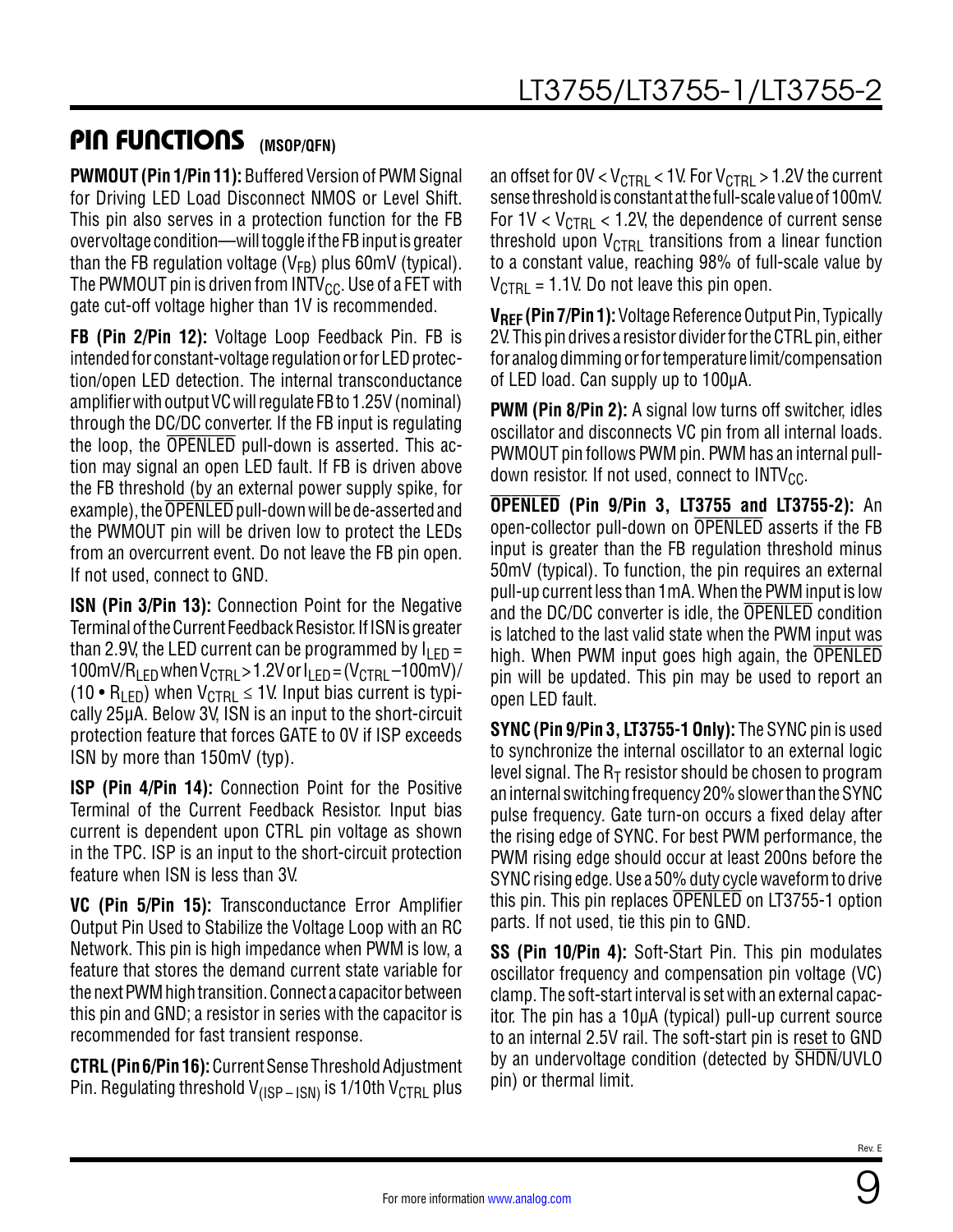### **PIN FUNCTIONS** (MSOP/QFN)

**RT (Pin 11/Pin 5):** Switching Frequency Adjustment Pin. Set the frequency using a resistor to GND (for resistor values, see the Typical Performance curve or Table 1). Do not leave the RT pin open.

**SHDN/UVLO (Pin 12/Pin 6):** Shutdown and Undervoltage Detect Pin. An accurate 1.22V falling threshold with externally programmable hysteresis detects when power is OK to enable switching. Rising hysteresis is generated by the external resistor divider and an accurate internal 2.1µA pull-down current. Above the threshold (but below 6V), SHDN/UVLO input bias current is sub-µA. Below the falling threshold, a 2.1µA pull-down current is enabled so the user can define the hysteresis with the external resistor selection. An undervoltage condition resets soft-start. Tie to 0.4V, or less, to disable the device and reduce  $V_{\text{IN}}$ quiescent current below 1µA.

**INTV<sub>CC</sub>** (Pin 13/Pin 7): Regulated Supply for Internal Loads, GATE Driver and PWMOUT Driver. Supplied from  $V_{IN}$  and regulates to 7.15V (typical). INTV<sub>CC</sub> must be bypassed with a 4.7µF capacitor placed close to the pin. Connect INTV<sub>CC</sub> directly to V<sub>IN</sub> if V<sub>IN</sub> is always less than or equal to 8V.

**V<sub>IN</sub>** (Pin 14/Pin 8): Input Supply Pin. Must be locally bypassed with a 0.22µF (or larger) capacitor placed close to the IC.

**SENSE (Pin 15/Pin 9):** The current sense input for the control loop. Kelvin connect this pin to the positive terminal of the switch current sense resistor,  $R_{\text{SFNSF}}$ , in the source of the NFET. The negative terminal of the current sense resistor should be Kelvin connected to the GND plane of the IC.

**GATE (Pin 16/Pin 10):** N-channel FET Gate Driver Output. Switches between INTV $_{\text{CC}}$  and GND. Driven to GND during shutdown, fault or idle states.

**Exposed Pad (Pin 17/Pin 17):** Ground. This pin also serves as current sense input for control loop, sensing negative terminal of current sense resistor. Solder the Exposed Pad directly to ground plane.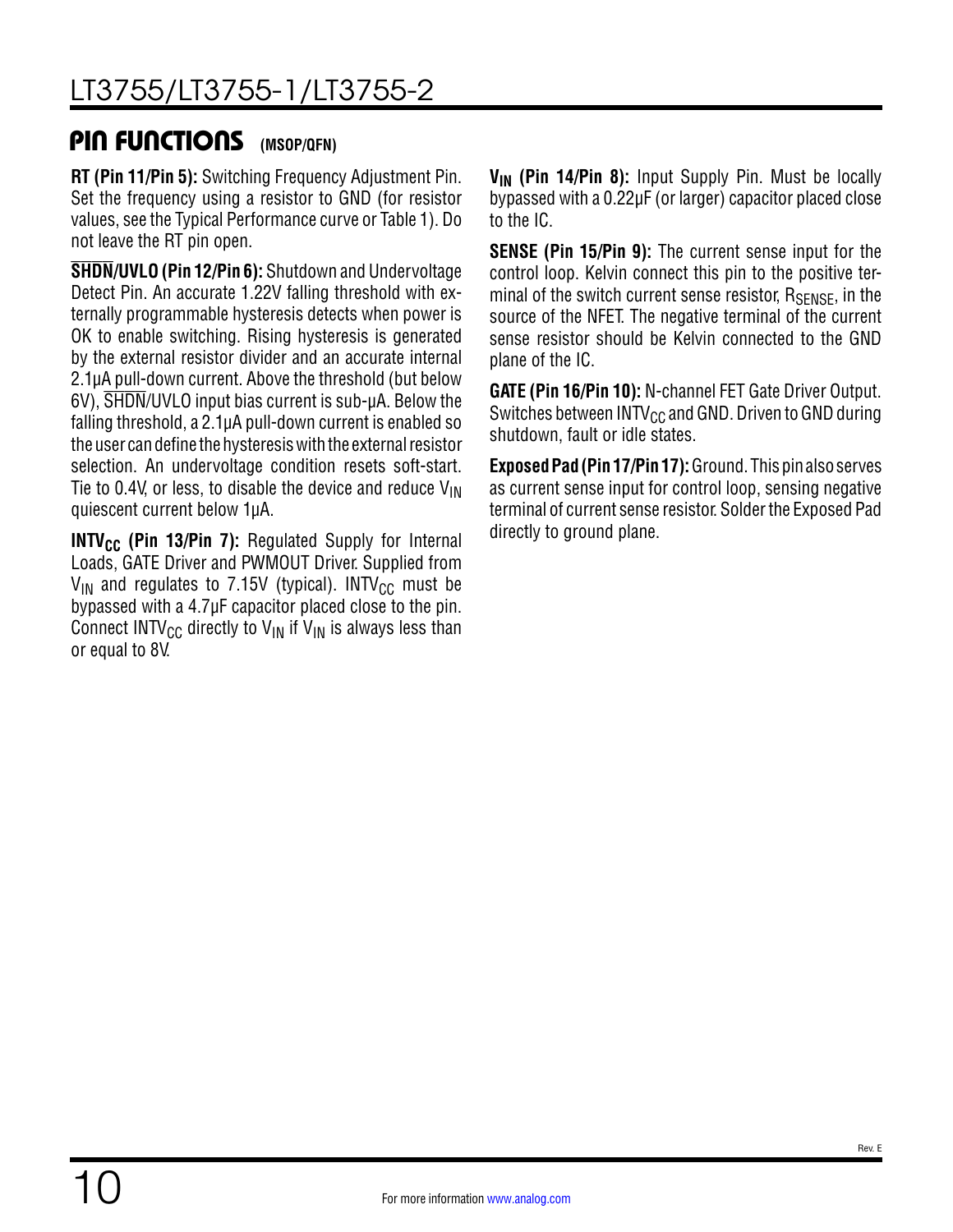### BLOCK DIAGRAM

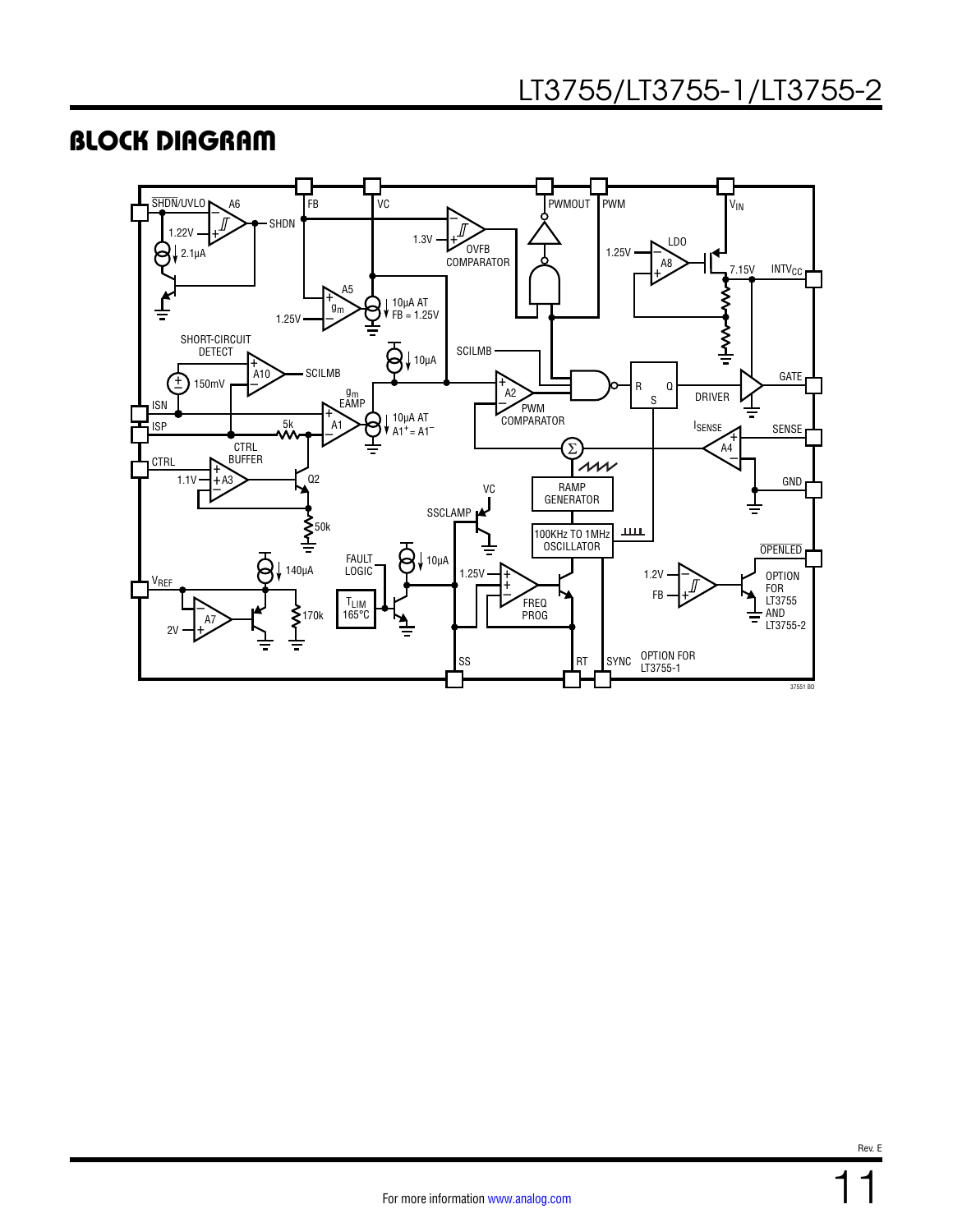# **OPERATION**

The LT3755 is a constant-frequency, current mode controller with a low side NMOS gate driver. The GATE pin and PWMOUT pin drivers and other chip loads are powered from INTV<sub>CC</sub>, which is an internally regulated supply. In the discussion that follows it will be helpful to refer to the Block Diagram of the IC. In normal operation with the PWM pin low, the GATE and PWMOUT pins are driven to GND, the VC pin is high impedance to store the previous switching state on the external compensation capacitor, and the ISP and ISN pin bias currents are reduced to leakage levels. When the PWM pin transitions high, the PWMOUT pin transitions high after a short delay. At the same time, the internal oscillator wakes up and generates a pulse to set the PWM latch, turning on the external power MOSFET switch (GATE goes high). A voltage input proportional to the switch current, sensed by an external current sense resistor between the SENSE and GND input pins, is added to a stabilizing slope compensation ramp and the resulting "switch current sense" signal is fed into the positive terminal of the PWM comparator. The current in the external inductor increases steadily during the time the switch is on. When the switch current sense voltage exceeds the output of the error amplifier, labeled "VC", the latch is reset and the switch is turned off. During the switch-off phase, the inductor current decreases. At the completion of each oscillator cycle, internal signals such as slope compensation return to their starting points and a new cycle begins with the set pulse from the oscillator.

Through this repetitive action, the PWM control algorithm establishes a switch duty cycle to regulate a current or voltage in the load. The VC signal is integrated over many switching cycles and is an amplified version of the difference between the LED current sense voltage, measured between ISP and ISN, and the target difference voltage set by the CTRL pin. In this manner, the error amplifier sets the correct peak switch current level to keep the LED current in regulation. If the error amplifier output increases, more current is demanded in the switch; if it decreases, less current is demanded. The switch current is monitored during the on-phase and the voltage across the SENSE pin is not allowed to exceed the current limit threshold of 108mV (typical). If the SENSE pin exceeds the current limit threshold, the SR latch is reset regardless of the output state of the PWM comparator. Likewise, at an ISP/ISN common mode voltage less than 3V, the difference between ISP and ISN is monitored to determine if the output is in a short-circuit condition. If the difference between ISP and ISN is greater than 150mV (typical), the SR latch will be reset regardless of the PWM comparator. These functions are intended to protect the power switch as well as various external components in the power path of the DC/DC converter.

In voltage feedback mode, the operation is similar to that described above, except the voltage at the VC pin is set by the amplified difference of the internal reference of 1.25V (nominal) and the FB pin. If FB is lower than the reference voltage, the switch current will increase; if FB is higher than the reference voltage, the switch demand current will decrease. The LED current sense feedback interacts with the FB voltage feedback so that FB will not exceed the internal reference and the voltage between ISP and ISN will not exceed the threshold set by the CTRL pin. For accurate current or voltage regulation, it is necessary to be sure that under normal operating conditions the appropriate loop is dominant. To deactivate the voltage loop entirely, FB can be connected to GND. To deactivate the LED current loop entirely, the ISP and ISN should be tied together and the CTRL input tied to  $V_{\text{RFF}}$ .

Two LED specific functions featured on the LT3755 are controlled by the voltage feedback pin. First, when the FB pin exceeds a voltage  $50mV$  lower  $(-4%)$  than the FB regulation voltage, the pull-down driver on the OPENLED pin is activated (LT3755 and LT3755-2 only). This function provides a status indicator that the load may be disconnected and the constant-voltage feedback loop is taking control of the switching regulator. When the FB pin exceeds the FB regulation voltage by 60mV (5% typical), the PWMOUT pin is driven low, ignoring the state of the PWM input. In the case where the PWMOUT pin drives a disconnect NFET, this action isolates the LED load from GND preventing excessive current from damaging the LEDs. If the FB input exceeds both the open LED and the overvoltage thresholds, then an externally driven overvoltage event has caused the FB pin to be too high and the OPENLED pull-down will be de-asserted. The LT3755-2 will re-assert the OPENLED signal when FB falls below the overvoltage threshold and remains above the OPENLED threshold. The LT3755 is prevented from re-asserting OPENLED until FB drops below both thresholds.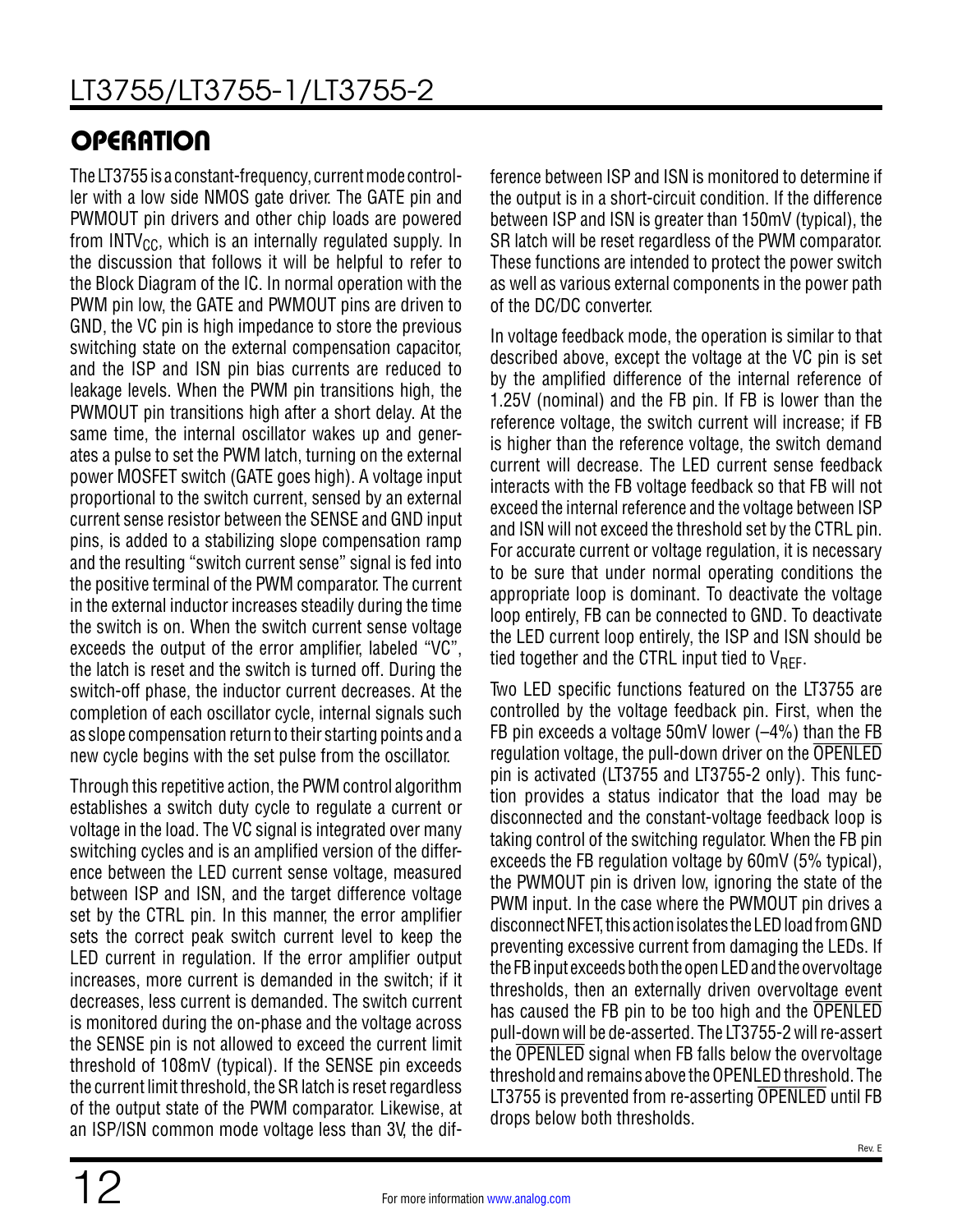### **INTV<sub>CC</sub> Regulator Bypassing and Operation**

The INTV $_{\text{CC}}$  pin requires a capacitor for stable operation and to store the charge for the large GATE switching currents. Choose a 10V rated low ESR, X7R or X5R ceramic capacitor for best performance. A 4.7µF capacitor will be adequate for many applications. Place the capacitor close to the IC to minimize the trace length to the INTV $_{\text{CC}}$  pin and also to the IC ground.

An internal current limit on the  $INTV_{CC}$  output protects the LT3755 from excessive on-chip power dissipation. The minimum value of this current should be considered when choosing the switching NMOS and the operating frequency.

 $I_{\text{INTVCC}}$  can be calculated from the following equation:

 $I_{INTVCC} = Q_G \bullet f_{OSC}$ 

Careful choice of a lower  $Q<sub>G</sub>$  FET will allow higher switching frequencies, leading to smaller magnetics. The INTV $_{\text{CC}}$ pin has its own undervoltage disable (UVLO) set to 4.1V (typical) to protect the external FETs from excessive power dissipation caused by not being fully enhanced. If the  $INTV_{CC}$  pin drops below the UVLO threshold, the GATE and PWMOUT pins will be forced to 0V and the soft-start pin will be reset.

If the input voltage,  $V_{IN}$ , will not exceed 8V, then the IN- $\mathsf{TV}_{\mathsf{CC}}$  pin could be connected to the input supply. Be aware that a small current (less than 12 $\mu$ A) will load the INTV<sub>CC</sub> in shutdown. This action allows the LT3755 to operate from  $V_{IN}$  as low as 4.5V. If  $V_{IN}$  is normally above, but occasionally drops below the  $INTV_{CC}$  regulation voltage, then the minimum operating  $V_{IN}$  will be close to 6V. This value is determined by the dropout voltage of the linear regulator and the  $INTV_{CC}$  undervoltage lockout threshold mentioned above.

#### **Programming the Turn-On and Turn-Off Thresholds with the SHDN/UVLO Pin**

The falling UVLO value can be accurately set by the resistor divider. A small 2.1µA pull-down current is active when SHDN/UVLO is below the threshold. The purpose of this current is to allow the user to program the rising hysteresis. The following equations should be used to determine the values of the resistors:

$$
V_{IN, FALLING} = 1.22 \cdot \frac{R1 + R2}{R2}
$$
  

$$
V_{IN, RISING} = 2.1 \mu A \cdot R1 + V_{IN, FALLING}
$$



**Figure 1. Resistor Connection to Set V<sub>IN</sub>** Undervoltage Shutdown Threshold

### **LED Current Programming**

The LED current is programmed by placing an appropriate value current sense resistor,  $R_{\text{LED}}$ , in series with the LED string. The voltage drop across  $R_{\text{LED}}$  is (Kelvin) sensed by the ISP and ISN pins. Typically, sensing of the current should be done at the top of the LED string. If this option is not available, then the current may be sensed at the bottom of the string, but take caution that the minimum ISN value does not fall below 3V, which is the lower limit of the LED current regulation function. The CTRL pin should be tied to a voltage higher than 1.2V to get the full-scale 100mV (typical) threshold across the sense resistor. The CTRL pin can also be used to dim the LED current to zero, although relative accuracy decreases with the decreasing voltage sense threshold. When the CTRL pin voltage is less than 1V, the LED current is:

$$
I_{LED} = \frac{V_{CTRL} - 100 \text{mV}}{R_{LED} \cdot 10}
$$

When the CTRL pin voltage is between 1V and 1.2V the LED current varies with CTRL, but departs from the equation above by an increasing amount as CTRL voltage increases. Ultimately, above CTRL = 1.2V the LED current no longer varies with CTRL. At CTRL = 1.1V, the actual value of  $I_{\text{LED}}$ is ~98% of the equation's estimate.

Rev. E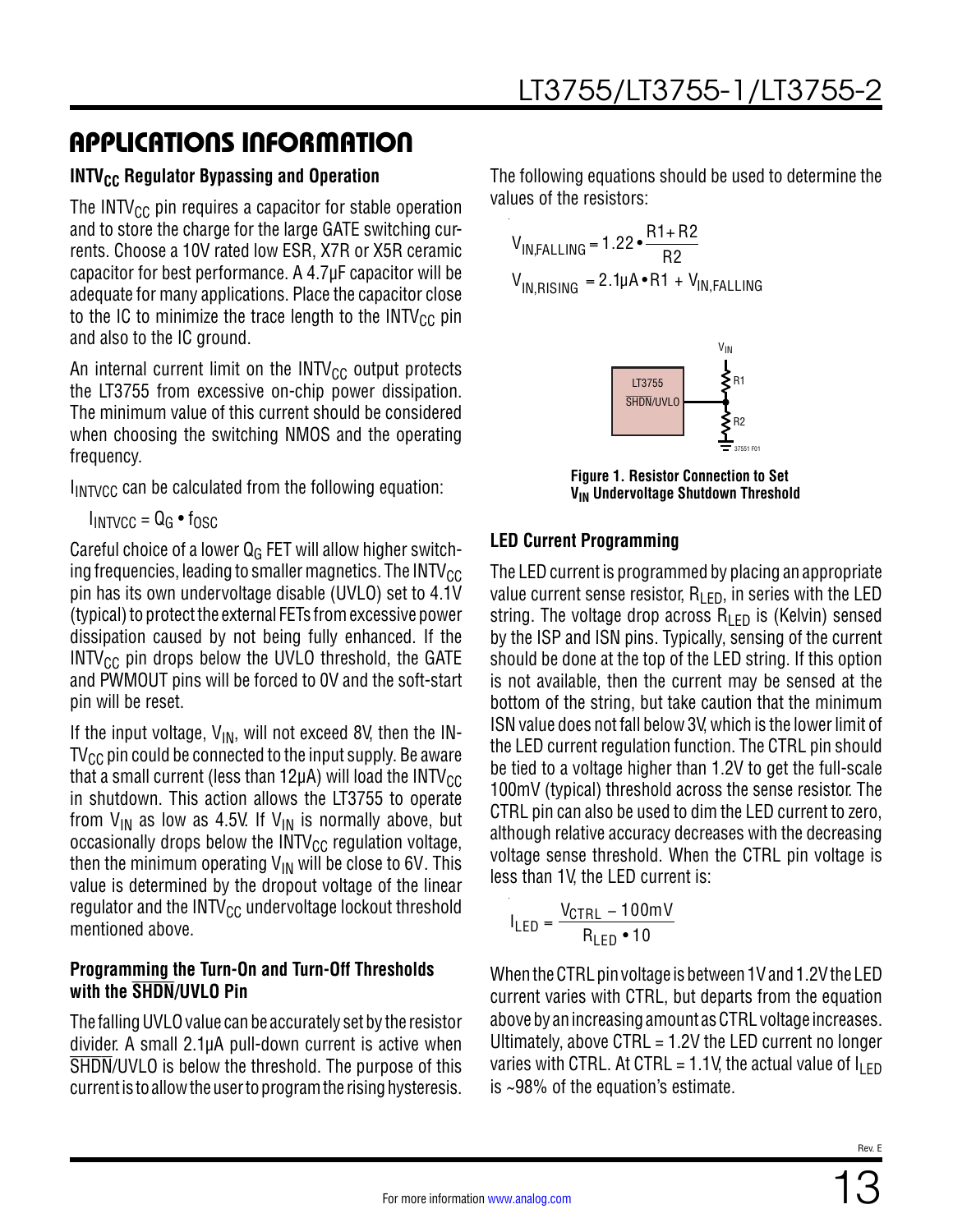When  $V_{\text{CTRI}}$  is higher than 1.2V, the LED current is regulated to:

$$
I_{LED} = \frac{100 \text{mV}}{R_{LED}}
$$

The LED current programming feature can increase total dimming range by a factor of 10. The CTRL pin should not be left open (tie to  $V_{RFF}$  if not used). The CTRL pin can also be used in conjunction with a thermistor to provide overtemperature protection for the LED load, or with a resistor divider to  $V_{\text{IN}}$  to reduce output power and switching current when  $V_{IN}$  is low. The presence of a time varying differential voltage signal (ripple) across ISP and ISN at the switching frequency is expected. The amplitude of this signal is increased by high LED load current, low switching frequency and/or a smaller value output filter capacitor. Some level of ripple signal is acceptable: the compensation capacitor on the VC pin filters the signal so the average difference between ISP and ISN is regulated to the user-programmed value. Ripple voltage amplitude (peak-to-peak) in excess of 20mV should not cause misoperation, but may lead to noticeable offset between the average value and the user-programmed value.

#### **Programming Output Voltage (Constant Voltage Regulation) or Open LED/Overvoltage Threshold**

For a boost application, the output voltage can be set by selecting the values of R3 and R4 (see Figure 2) according to the following equation:

$$
V_{OUT} = 1.25 \cdot \frac{R3 + R4}{R4}
$$

For a boost type LED driver, set the resistor from the output to the FB pin such that the expected  $V_{FB}$  during normal



**Figure 2. Feedback Resistor Connection for Boost or SEPIC LED Driver**

operation will not exceed 1.1V. For an LED driver of buck or a buck-boost configuration, the output voltage is typically level-shifted to a signal with respect to GND as illustrated in Figure 3. The output can be expressed as:

$$
V_{\text{OUT}} = V_{\text{BE}} + 1.25 \cdot \frac{\text{R3}}{\text{R4}}
$$



**Figure 3. Feedback Resistor Connection for Buck Mode or Buck-Boost Mode LED Driver**

#### **ISP/ISN Short-Circuit Protection Feature (for SEPIC)**

The ISP and ISN pins have a protection feature independent of the LED current sense feature that operates at ISN below 3V. The purpose of this feature is to provide continuous current sensing when ISN is below the LED current sense common mode range (during start-up or an output short-circuit fault) to prevent the development of excessive switching currents that could damage the power components in a SEPIC converter. The action threshold (150mV, typ) is above the default LED current sense threshold, so that no interference will occur over the ISN voltage range where these two functions overlap. This feature acts in the same manner as SENSE current limit — it prevents GATE from going high (switch turn-on) until the ISP/ISN difference falls below the threshold. If the load has appreciable series inductance, use of a Schottky clamp from GND to ISN is recommended for the SEPIC to prevent excessive current flowing from the ISN pin in a fault.

#### **Dimming Control**

There are two methods to control the current source for dimming using the LT3755. One method uses the CTRL pin to adjust the current regulated in the LEDs. A second method uses the PWM pin to modulate the current source between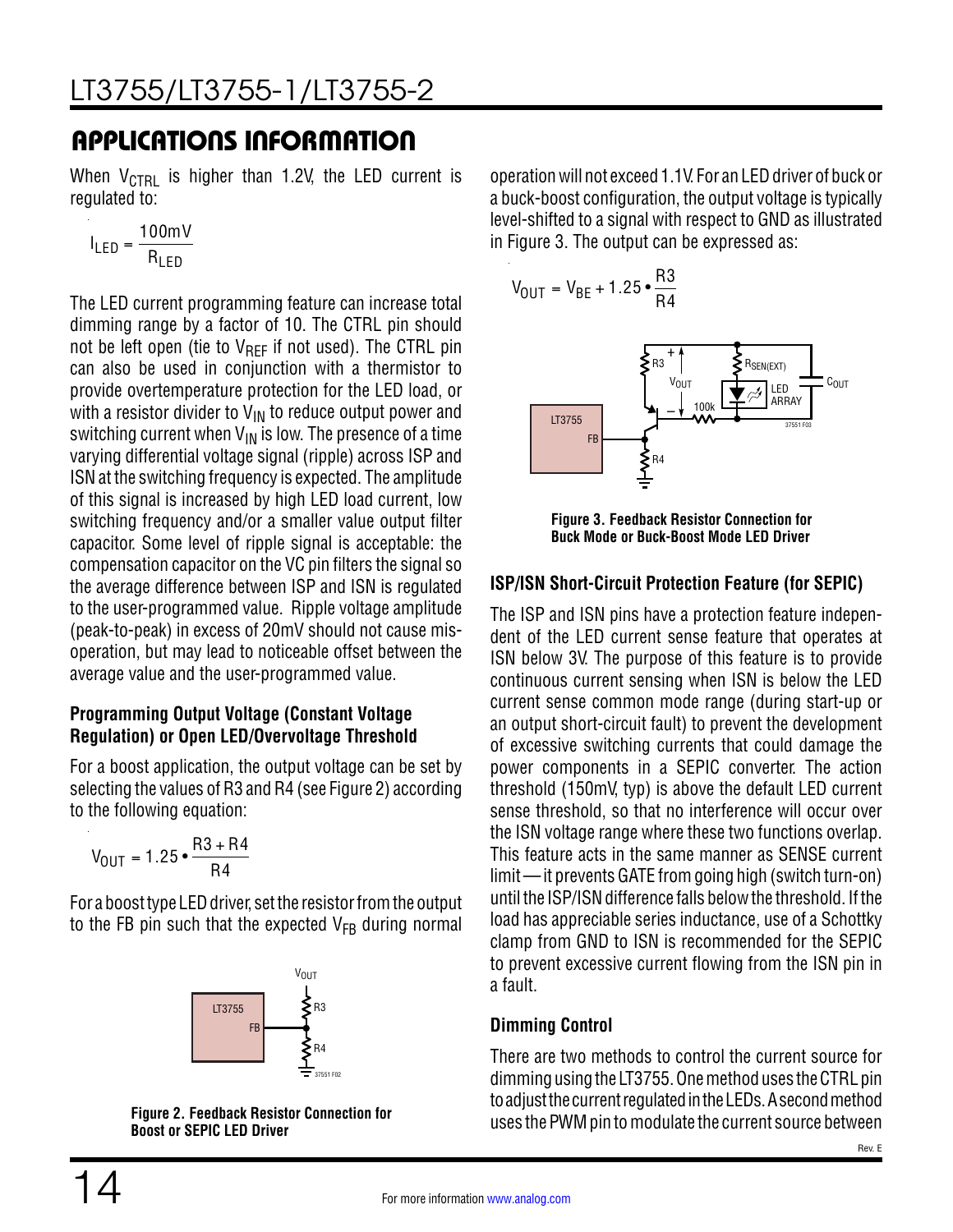zero and full current to achieve a precisely programmed average current. To make PWM dimming more accurate, the switch demand current is stored on the VC node during the quiescent phase when PWM is low. This feature minimizes recovery time when the PWM signal goes high. To further improve the recovery time, a disconnect switch may be used in the LED current path to prevent the ISP node from discharging during the PWM signal low phase. The minimum PWM on or off time is affected by choice of operating frequency and external component selection. The data sheet application titled "Buck Mode 500mA LED Driver for 20kHz PWM Dimming" demonstrates regulated current pulses as short as 1µs are achievable. The best overall combination of PWM and analog dimming capability is available if the minimum PWM pulse is at least six switching cycles.

#### **Programming the Switching Frequency**

The RT frequency adjust pin allows the user to program the switching frequency from 100kHz to 1MHz to optimize efficiency/performance or external component size. Higher frequency operation yields smaller component size but increases switching losses and gate driving current, and may not allow sufficiently high or low duty cycle operation. Lower frequency operation gives better performance at the cost of larger external component size. For an appropriate  $R<sub>T</sub>$  resistor value see Table 1. An external resistor from the RT pin to GND is required—do not leave this pin open.

| $f_{OSC}$ (kHz) | $R_T(k\Omega)$ |
|-----------------|----------------|
| 1000            | 10.0           |
| 900             | 11.8           |
| 800             | 13.0           |
| 700             | 15.4           |
| 600             | 17.8           |
| 500             | 21.0           |
| 400             | 26.7           |
| 300             | 35.7           |
| 200             | 53.6           |
| 100             | 100            |

#### **Table 1. Switching Frequency vs RT Value**

#### **Duty Cycle Considerations**

Switching duty cycle is a key variable defining converter operation, therefore, its limits must be considered when programming the switching frequency for a particular application. The fixed minimum on-time and minimum off-time (see Figure 4) and the switching frequency define the minimum and maximum duty cycle of the switch, respectively. The following equations express the minimum/maximum duty cycle:

Min Duty Cycle = (minimum on-time)  $\bullet$  switching frequency

Max Duty Cycle =  $1 - (minimum of f-time)$  • switching frequency

When calculating the operating limits, the typical values for on/off-time in the data sheet should be increased by at least 60ns to allow margin for PWM control latitude, GATE rise/fall times and SW node rise/fall times.



**Figure 4. Typical Minimum On and Off Pulse Width vs Temperature**

#### **Thermal Considerations**

The LT3755 is rated to a maximum input voltage of 40V. Careful attention must be paid to the internal power dissipation of the IC at higher input voltages to ensure that a junction temperature of 125°C (150°C for H-Grade and J-Grade) is not exceeded. This junction limit is especially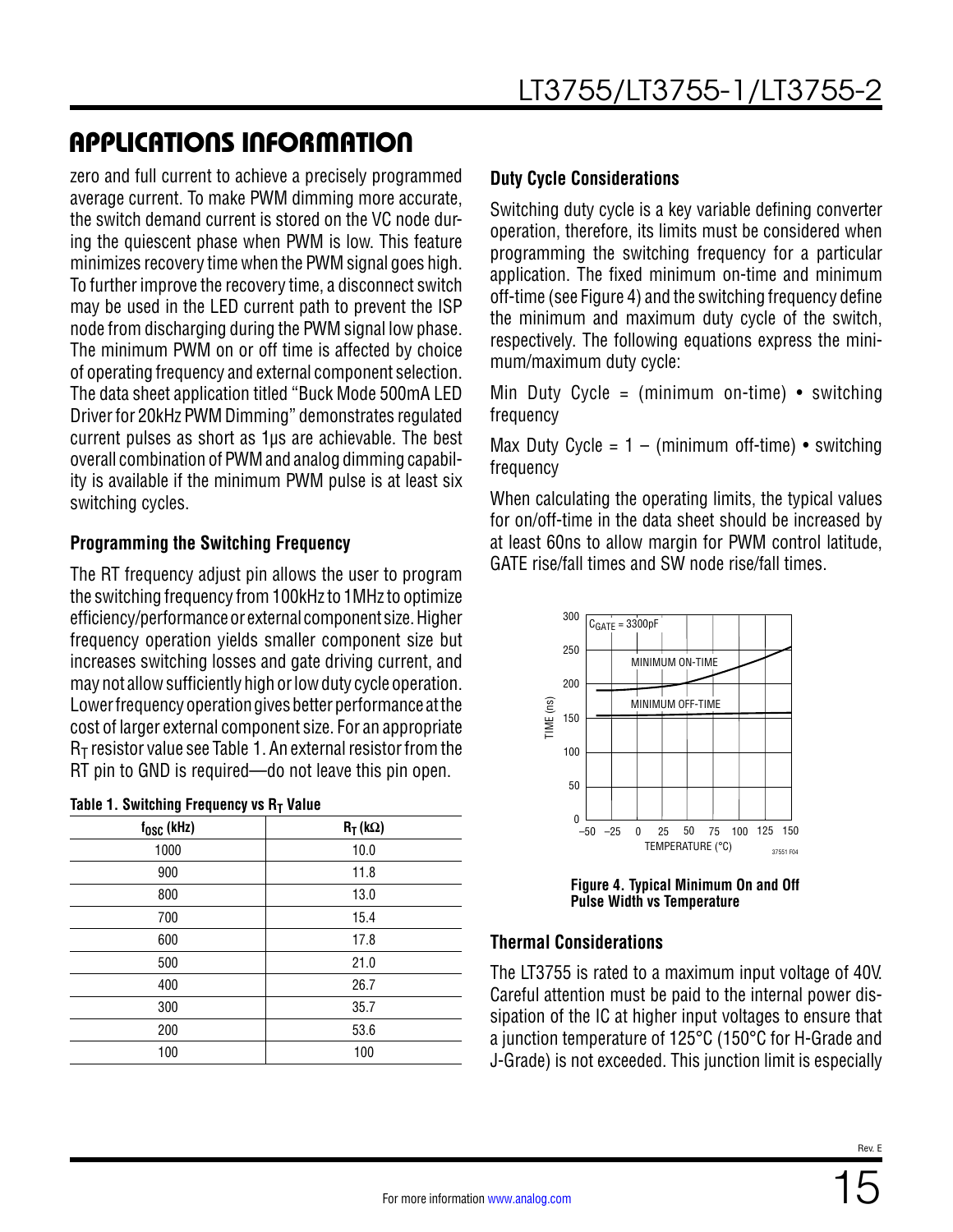important when operating at high ambient temperatures. The majority of the power dissipation in the IC comes from the supply current needed to drive the gate capacitance of the external power MOSFET. This gate drive current can be calculated as:

 $I<sub>GATE</sub> = f<sub>SW</sub> • Q<sub>G</sub>$ 

A low  $Q_G$  power MOSFET should always be used when operating at high input voltages, and the switching frequency should also be chosen carefully to ensure that the IC does not exceed a safe junction temperature. The internal junction temperature of the IC can be estimated by:

 $T_J = T_A + [V_{IN} (I_Q + f_{SW} \bullet Q_G) \bullet \theta_{JA}]$ 

where  $T_A$  is the ambient temperature,  $I_Q$  is the quiescent current of the part (maximum 1.7mA) and  $\theta_{JA}$  is the package thermal impedance (68 $^{\circ}$ C/W for the 3mm  $\times$  3mm  $QFN$  package). For example, an application with  $T_{A(MAX)}$ = 85°C,  $V_{IN(MAX)}$  = 40V, f<sub>SW</sub> = 400kHz, and having a FET with  $Q_G = 20nC$ , the maximum IC junction temperature will be approximately:

 $T_J = 85^{\circ}C + [40V (1.7mA + 400kHz \cdot 20nC) \cdot 68^{\circ}C/W]$  $= 111^{\circ}$ C

The Exposed Pad on the bottom of the package must be soldered to a ground plane. This ground should then be connected to an internal copper ground plane with thermal vias placed directly under the package to spread out the heat dissipated by the IC.

If LT3755 junction temperature reaches 165°C, the GATE and PWMOUT pins will be driven to GND and the softstart (SS) pin will be discharged to GND. Switching will be enabled after device temperature is reduced 10°C. This function is intended to protect the device during momentary thermal overload conditions.

### **Frequency Synchronization (LT3755-1 Only)**

The LT3755-1 switching frequency can be synchronized to an external clock using the SYNC pin. For proper operation, the  $R_T$  resistor should be chosen for a switching frequency 20% lower than the external clock frequency. The SYNC pin is disabled during the soft-start period.

Observation of the following guidelines about the SYNC waveform will ensure proper operation of this feature. Driving SYNC with a 50% duty cycle waveform is always a good choice, otherwise, maintain the duty cycle between 20% and 60%. When using both PWM and SYNC features, the PWM signal rising edge should occur at least 200ns before the SYNC rising edge  $(V_{H})$  for optimal PWM performance. If the SYNC pin is not used, it should be connected to GND.

### **Open LED Detection (LT3755 and LT3755-2)**

The LT3755 and LT3755-2 provide an open-drain status pin, OPENLED, that pulls low when the FB pin is within ~50mV of its 1.25V regulated voltage. If the open LED clamp voltage is programmed correctly using the FB pin, then the FB pin should never exceed 1.1V when LEDs are connected, therefore, the only way for the FB pin to be within 50mV of the regulation voltage is for an open LED event to have occurred. The key difference between the LT3755 and LT3755-2 is the behavior of the OPENLED pin when the FB pin crosses and re-crosses the FB overvoltage threshold (1.31V typ). The LT3755-2 asserts/de-asserts OPENLED freely when crossing the 1.31V threshold. The LT3755, by comparison, de-asserts OPENLED when FB exceeds 1.31V and is prevented from re-asserting OPENLED until the FB pin falls below the 1.2V (typ) open LED threshold and clears the fault. The LT3755-2 has the more general purpose behavior and is recommended for applications using OPENLED.

### **Input Capacitor Selection**

The input capacitor supplies the transient input current for the power inductor of the converter and must be placed and sized according to the transient current requirements. The switching frequency, output current and tolerable input voltage ripple are key inputs to estimating the capacitor value. An X7R type ceramic capacitor is usually the best choice since it has the least variation with temperature and DC bias. Typically, boost and SEPIC converters require a lower value capacitor than a buck mode converter. Assuming that a 100mV input voltage ripple is acceptable, the required capacitor value for a boost converter can be estimated as follows:

$$
C_{IN}(\mu F) = I_{LED}(A) \cdot \frac{V_{OUT}}{V_{IN}} \cdot t_{SW}(\mu s) \cdot \left(\frac{\mu F}{A \cdot \mu s}\right)
$$
<sub>Rev. E</sub>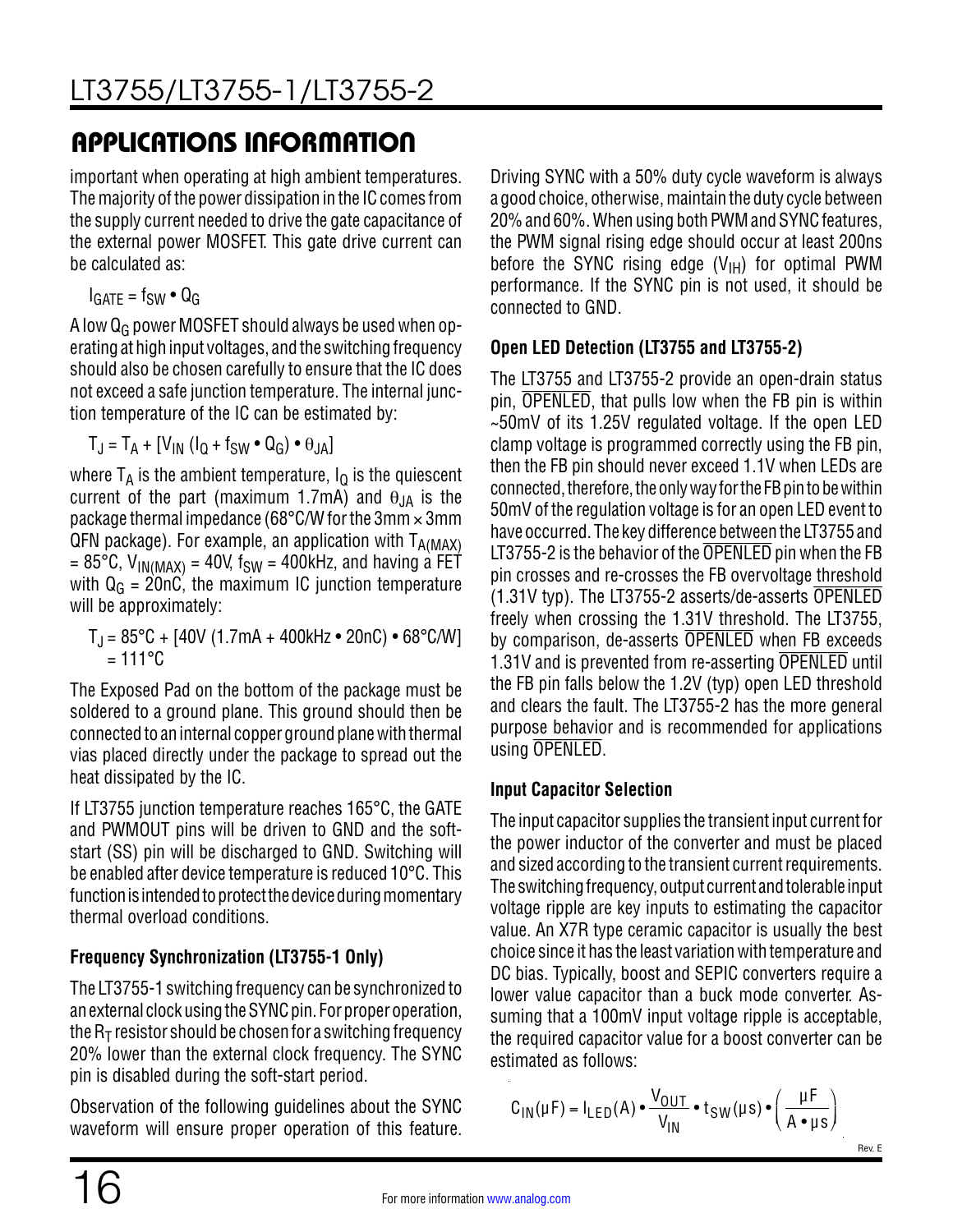Therefore, a 10µF capacitor is an appropriate selection for a 400kHz boost regulator with 12V input, 48V output and 1A load.

With the same  $V_{IN}$  voltage ripple of 100mV, the input capacitor for a buck converter can be estimated as follows:

$$
C_{IN}(\mu F) = I_{LED}(A) \cdot t_{SW}(\mu s) \cdot 4.7 \cdot \left(\frac{\mu F}{A \cdot \mu s}\right)
$$

A 10µF input capacitor is an appropriate selection for a 400kHz buck mode converter with a 1A load.

In the buck mode configuration, the input capacitor has large pulsed currents due to the current returned through the Schottky diode when the switch is off. In this buck converter case it is important to place the capacitor as close as possible to the Schottky diode and to the GND return of the switch (i.e., the sense resistor). It is also important to consider the ripple current rating of the capacitor. For best reliability, this capacitor should have low ESR and ESL and have an adequate ripple current rating. The RMS input current for a buck mode LED driver is:

$$
I_{IN(RMS)} = I_{LED} \cdot \sqrt{(1 - D) \cdot D}
$$

where D is the switch duty cycle.

**Table 2. Recommended Ceramic Capacitor Manufacturers**

| <b>MANUFACTURER</b> | <b>WEB</b>      |
|---------------------|-----------------|
| <b>TDK</b>          | www.tdk.com     |
| Kemet               | www.kemet.com   |
| Murata              | www.murata.com  |
| Taiyo Yuden         | www.t-yuden.com |

### **Output Capacitor Selection**

The selection of the output capacitor depends on the load and converter configuration, i.e., step-up or step-down and the operating frequency. For LED applications, the equivalent resistance of the LED is typically low and the output filter capacitor should be sized to attenuate the current ripple. Use of X7R type ceramic capacitors is recommended.

To achieve the same LED ripple current, the required filter capacitor is larger in the boost and buck-boost mode applications than that in the buck mode applications. Lower

operating frequencies will require proportionately higher capacitor values.

### **Soft-Start Capacitor Selection**

For many applications, it is important to minimize the inrush current at start-up. The built-in soft-start circuit significantly reduces the start-up current spike and output voltage overshoot. The soft-start interval is set by the softstart capacitor selection according to the equation:

$$
T_{SS} = C_{SS} \cdot \frac{2V}{10\mu A}
$$

A typical value for the soft-start capacitor is 0.01µF. The soft-start pin reduces the oscillator frequency and the maximum current in the switch. The soft-start capacitor is discharged when SHDN/UVLO falls below its threshold, during an overtemperature event or during an INTV $_{\text{CC}}$ undervoltage event. During start-up with SHDN/UVLO, charging of the soft-start capacitor is enabled after the first PWM high period.

### **Power MOSFET Selection**

For applications operating at high input or output voltages, the power NMOS FET switch is typically chosen for drain voltage  $V_{DS}$  rating and low gate charge  $Q_G$ . Consideration of switch on-resistance,  $R_{DS(ON)}$ , is usually secondary because switching losses dominate power loss. The  $INTV_{CC}$ regulator on the LT3755 has a fixed current limit to protect the IC from excessive power dissipation at high  $V_{IN}$ , so the FET should be chosen so that the product of  $Q_G$  at 7V and switching frequency does not exceed the  $INTV_{CC}$  current limit. For driving LEDs be careful to choose a switch with a  $V_{DS}$  rating that exceeds the threshold set by the FB pin in case of an open-load fault. Several MOSFET vendors are listed in Table 3. The MOSFETs used in the application circuits in this data sheet have been found to work well with the LT3755. Consult factory applications for other recommended MOSFETs.

#### **Table 3. MOSFET Manufacturers**

| <b>VENDOR</b>           | <b>WEB</b>            |
|-------------------------|-----------------------|
| <b>Vishay Siliconix</b> | www.vishay.com        |
| Fairchild               | www.fairchildsemi.com |
| International Rectifier | www.irf.com           |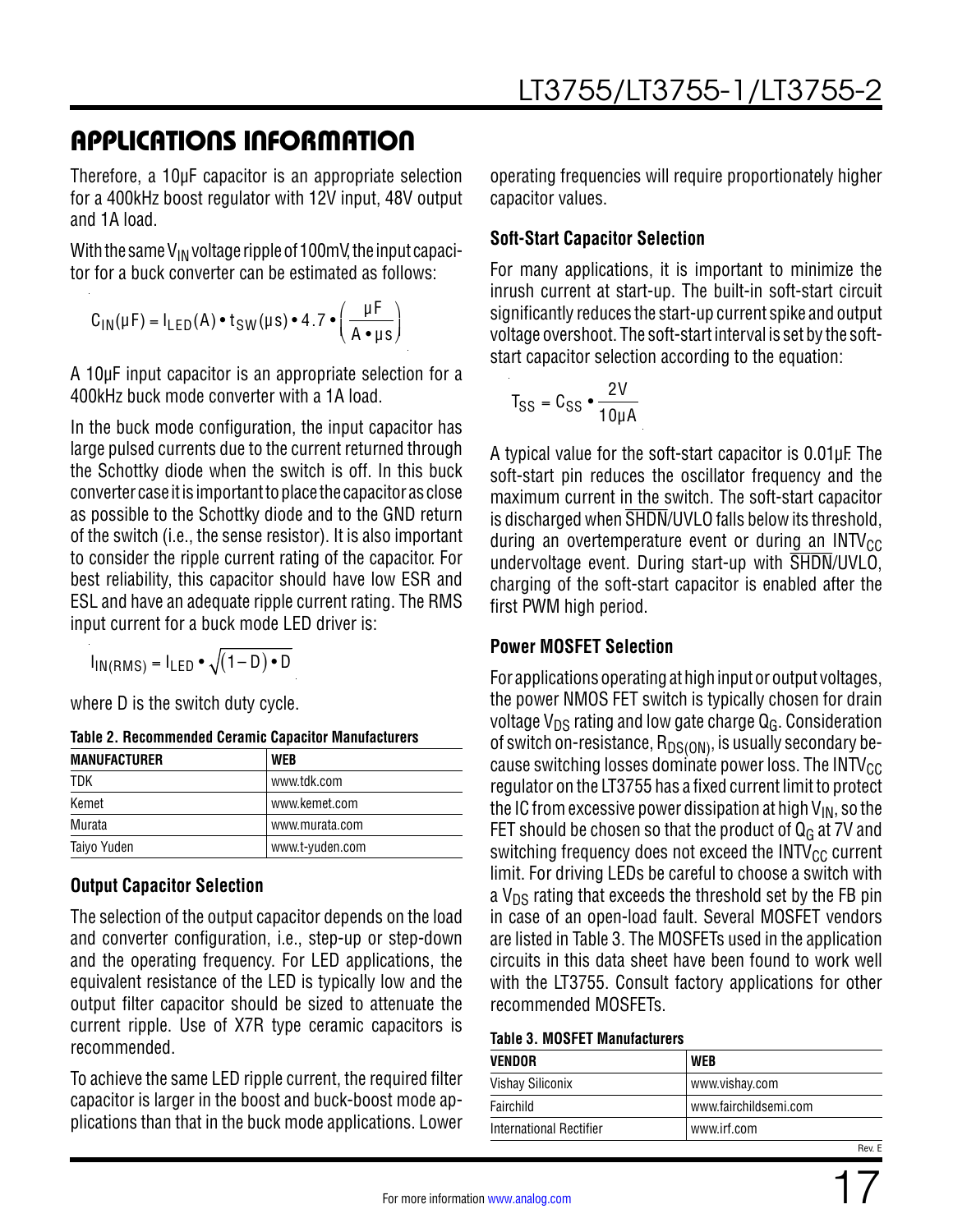#### **Schottky Rectifier Selection**

The power Schottky diode conducts current during the interval when the switch is turned off. Select a diode rated for the maximum SW voltage. If using the PWM feature for dimming, it is important to consider diode leakage, which increases with the temperature, from the output during the PWM low interval. Therefore, choose the Schottky diode with sufficiently low leakage current. Table 4 has some recommended component vendors.

#### **Table 4. Schottky Rectifier Manufacturers**

| <b>VENDOR</b>                | <b>WEB</b>          |
|------------------------------|---------------------|
| On Semiconductor             | www.onsemi.com      |
| Diodes, Inc.                 | www.diodes.com      |
| <b>Central Semiconductor</b> | www.centralsemi.com |

#### **Sense Resistor Selection**

The resistor,  $R_{\text{SENSE}}$ , between the source of the external NMOS FET and GND should be selected to provide adequate switch current to drive the application without exceeding the 108mV (typical) current limit threshold on the SENSE pin of LT3755. For buck mode applications, select a resistor that gives a switch current at least 30% greater than the required LED current. For buck mode, select a resistor according to:

 $R_{\text{SENSE,BUCK}} \leq \frac{0.07 \text{V}}{1}$ ILED

For buck-boost, select a resistor according to:

$$
R_{\text{SENSE},\text{BUCK-BOOST}} \le \frac{V_{\text{IN}} \cdot 0.07 \text{V}}{(V_{\text{IN}} + V_{\text{LED}}) \text{I_{LED}}}
$$

For boost, select a resistor according to:

$$
\mathsf{R}_{\mathsf{SENSE},\mathsf{BOOST}} \leq \frac{\mathsf{V}_{\mathsf{IN}} \cdot 0.07 \mathsf{V}}{\mathsf{V}_{\mathsf{LED}} \cdot \mathsf{I}_{\mathsf{LED}}}
$$

These equations provide an estimate of the sense resistor value based on reasonable assumptions about inductor current ripple during steady state switching. Lower values of sense resistor may be required in applications where inductor ripple current is higher. Examples include applications with current limited operation at high duty cycle, and those with discontinuous conduction mode (DCM) switching. It is always prudent to verify the peak inductor current in the application to ensure the sense resistor selection provides margin to the SENSE current limit threshold.

The placement of R<sub>SFNSF</sub> should be close to the source of the NMOS FET and GND of the LT3755. The SENSE input to LT3755 should be a Kelvin connection to the positive terminal of R<sub>SENSE</sub>.

#### **Inductor Selection**

The inductor used with the LT3755 should have a saturation current rating appropriate to the maximum switch current selected with the  $R_{\text{SENSF}}$  resistor. Choose an inductor value based on operating frequency, input and output voltage to provide a current mode ramp on SENSE during the switch on-time of approximately 20mV magnitude. The following equations are useful to estimate the inductor value for continuous conduction mode operation:

$$
L_{\text{BUCH}} = \frac{R_{\text{SENSE}} \cdot V_{\text{LED}}(V_{\text{IN}} - V_{\text{LED}})}{V_{\text{IN}} \cdot 0.02 \text{V} \cdot f_{\text{OSC}}}
$$
\n
$$
L_{\text{BUCH}} = \frac{R_{\text{SENSE}} \cdot V_{\text{LED}} \cdot V_{\text{IN}}}{(V_{\text{LED}} + V_{\text{IN}}) \cdot 0.02 \text{V} \cdot f_{\text{OSC}}}
$$
\n
$$
L_{\text{BOOST}} = \frac{R_{\text{SENSE}} \cdot V_{\text{IN}}(V_{\text{LED}} - V_{\text{IN}})}{V_{\text{LED}} \cdot 0.02 \text{V} \cdot f_{\text{OSC}}}
$$

Table 5 provides some recommended inductor vendors.

#### **Table 5. Inductor Manufacturers**

| <b>VENDOR</b>      | <b>WEB</b>        |
|--------------------|-------------------|
| Sumida             | www.sumida.com    |
| Würth Elektronik   | www.we-online.com |
| <b>Coiltronics</b> | www.cooperet.com  |
| Vishay             | www.vishay.com    |
| Coilcraft          | www.coilcraft.com |

#### **Loop Compensation**

The LT3755 uses an internal transconductance error amplifier whose VC output compensates the control loop. The external inductor, output capacitor and the compensation resistor and capacitor determine the loop stability.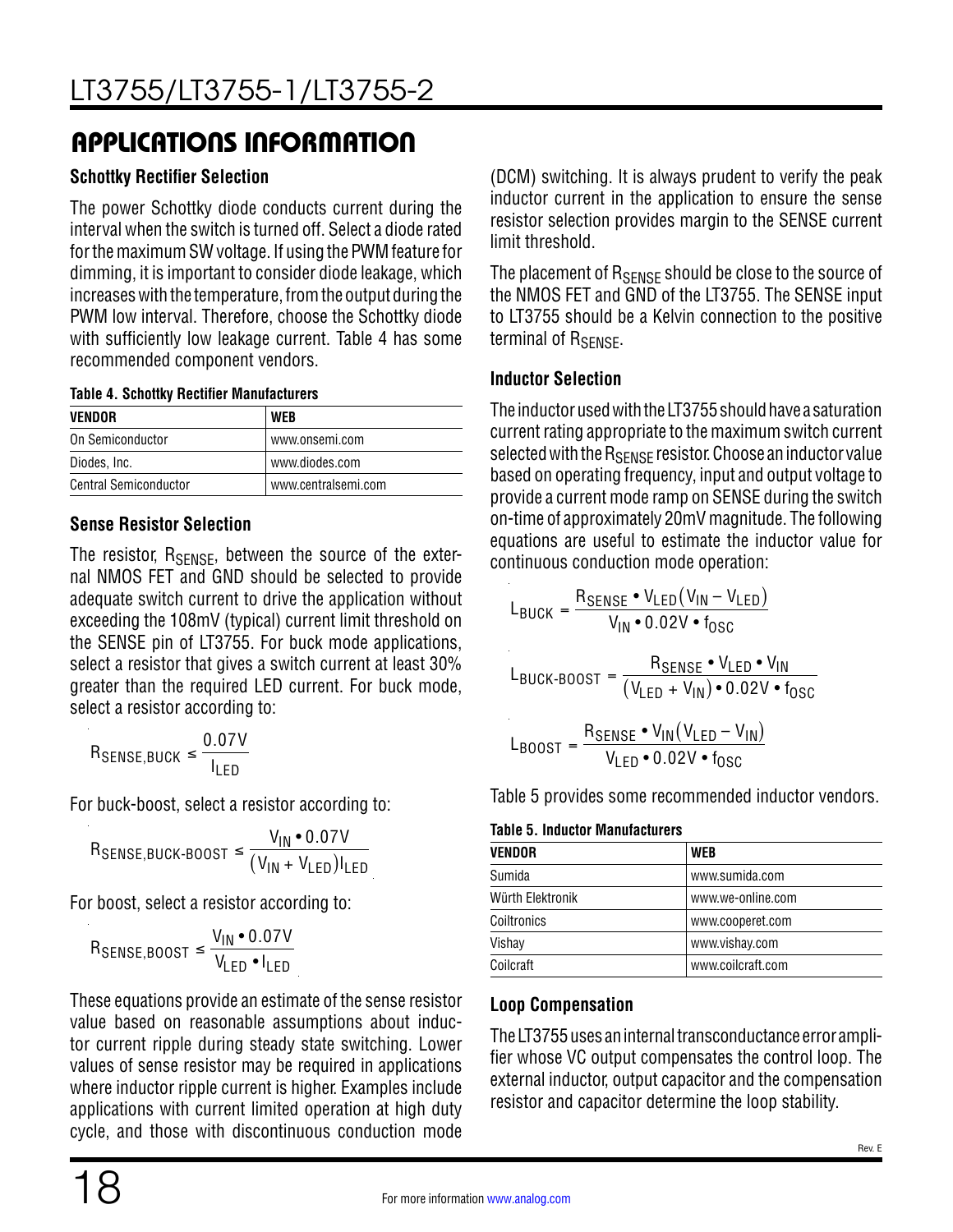The inductor and output capacitor are chosen based on performance, size and cost. The compensation resistor and capacitor at VC are selected to optimize control loop response and stability. For typical LED applications, a 2.2nF compensation capacitor at VC is adequate, and a series resistor should always be used to increase the slew rate on the VC pin to maintain tighter regulation of LED current during fast transients on the input supply to the converter.

#### **Board Layout**

The high speed operation of the LT3755 demands careful attention to board layout and component placement. The exposed pad of the package is the only GND terminal of the IC and is also important for thermal management of the IC. It is crucial to achieve a good electrical and thermal contact between the exposed pad and the ground plane of the board. To reduce electromagnetic interference (EMI), it is important to minimize the area of the high dV/dt switching node between the inductor, switch drain and anode of the Schottky rectifier. Use a ground plane under the switching node to eliminate interplane coupling to sensitive signals. The lengths of the high dI/dt traces: 1) from the switch node through the switch and sense resistor to GND, and 2) from the switch node through the Schottky rectifier and filter capacitor to GND should be minimized. The ground points of these two switching current traces should come to a common point then connect to the ground plane under the LT3755. Likewise, the ground terminal of the bypass capacitor for the INTV $_{\text{CC}}$  regulator should be placed near the GND of the switching path. Typically this requirement will result in the external switch being closest to the IC, along with the INTV $_{\text{CC}}$  bypass capacitor. The ground for the compensation network and other DC control signals should be star connected to the underside of the IC. Do not extensively route high impedance signals such as FB and VC, as they may pick up switching noise. In particular, avoid routing FB and PWMOUT in parallel for more than a few millimeters on the board. Minimize resistance in series with the SENSE input to avoid changes (most likely reduction) to the switch current limit threshold.

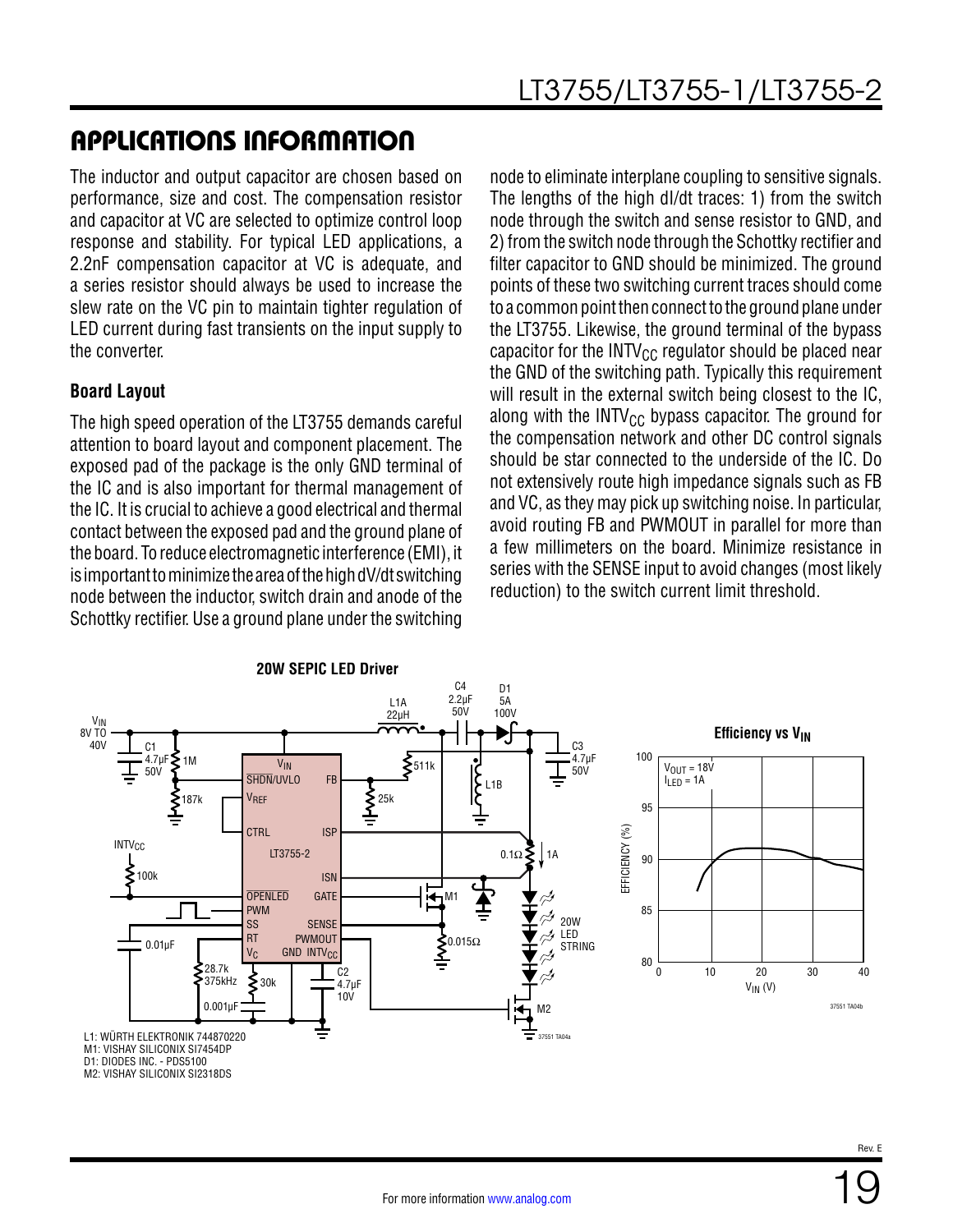

**Figure 5. Boost Converter Suggested Layout**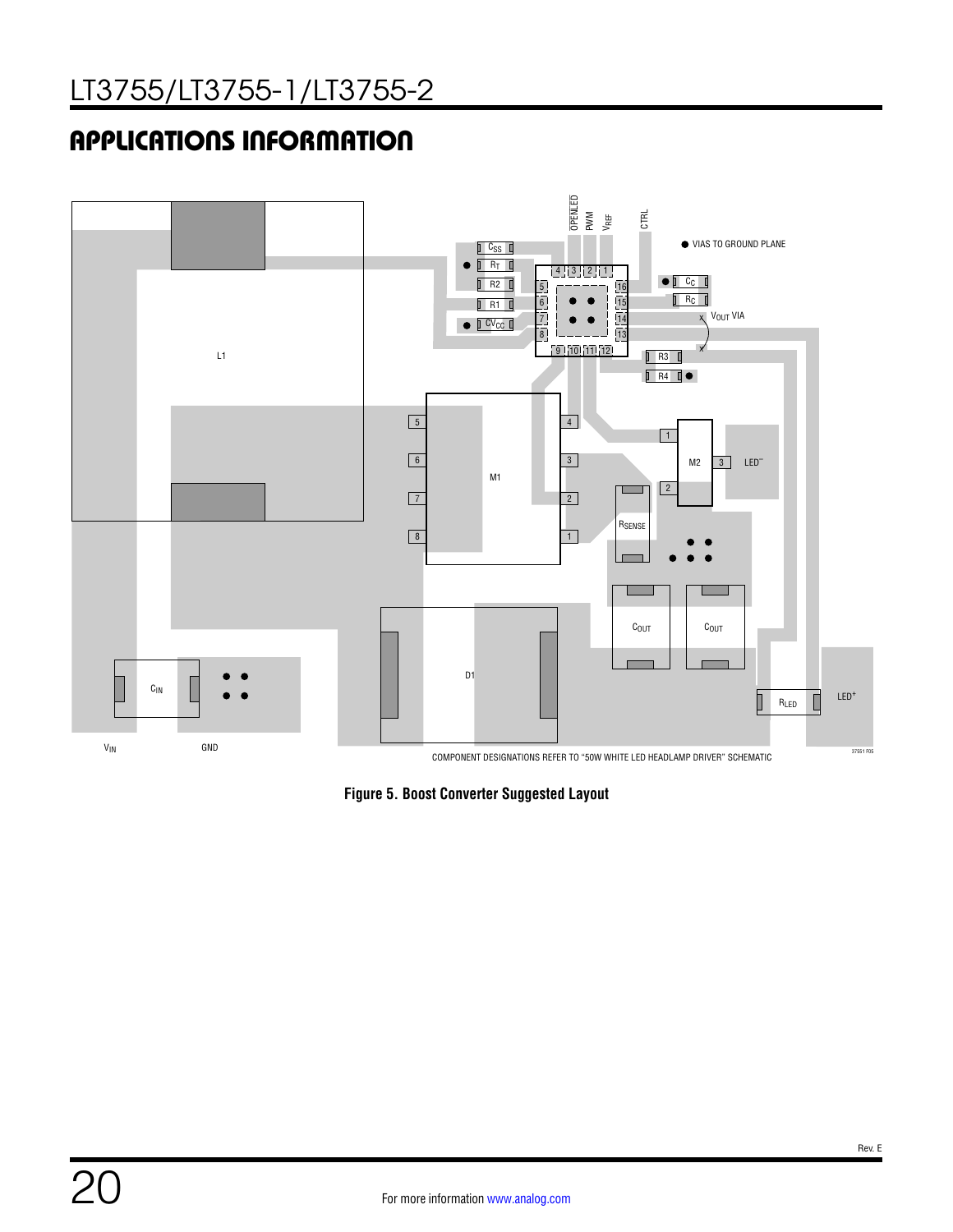

**50W White LED Headlamp Driver**



**V(ISP-ISN) Threshold vs Temperature for NTC Resistor Divider**

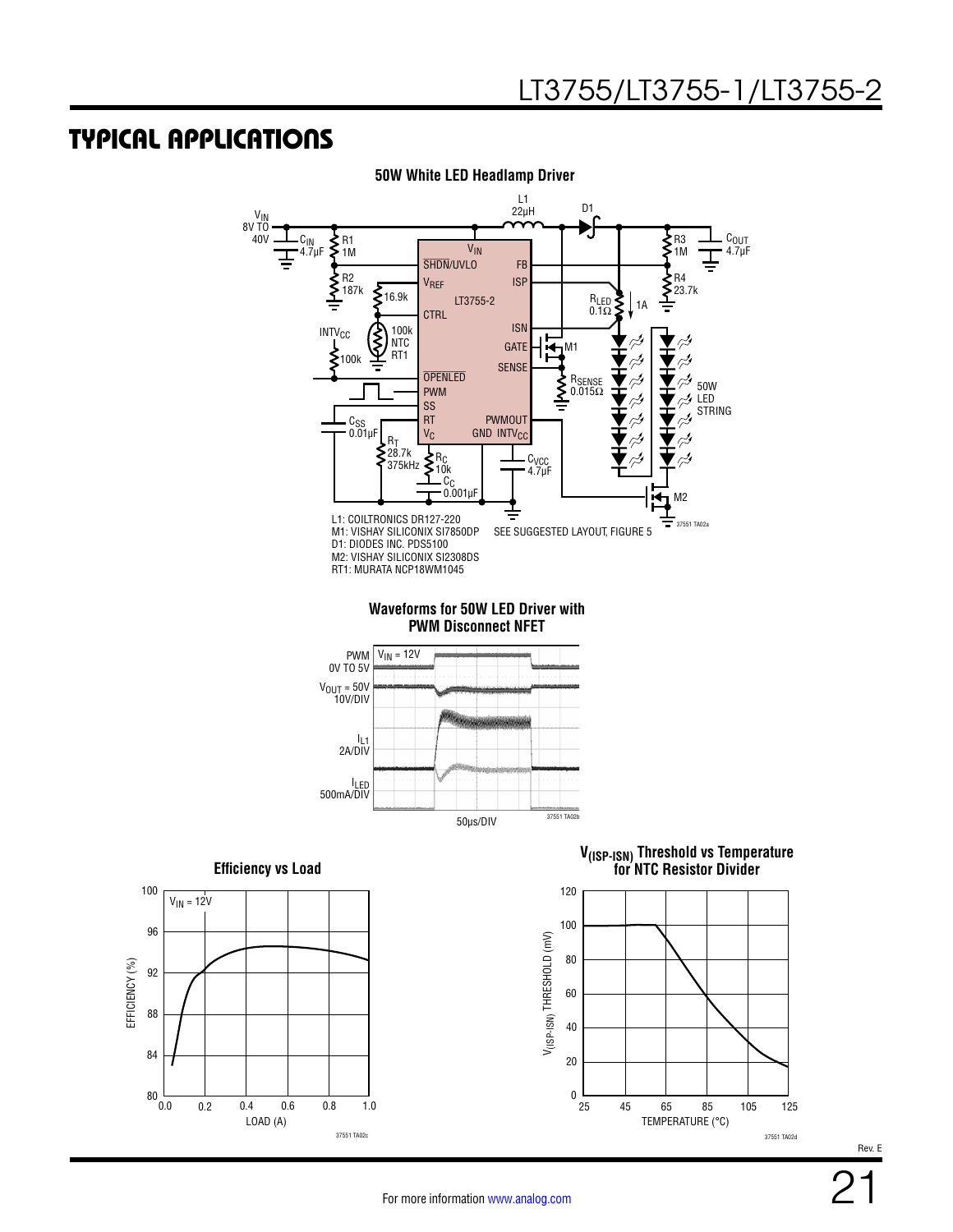

**Buck Mode 1.4A LED Driver**

#### **1000:1 PWM Dimming at 120Hz with Buck Mode**



**Efficiency vs VIN** 

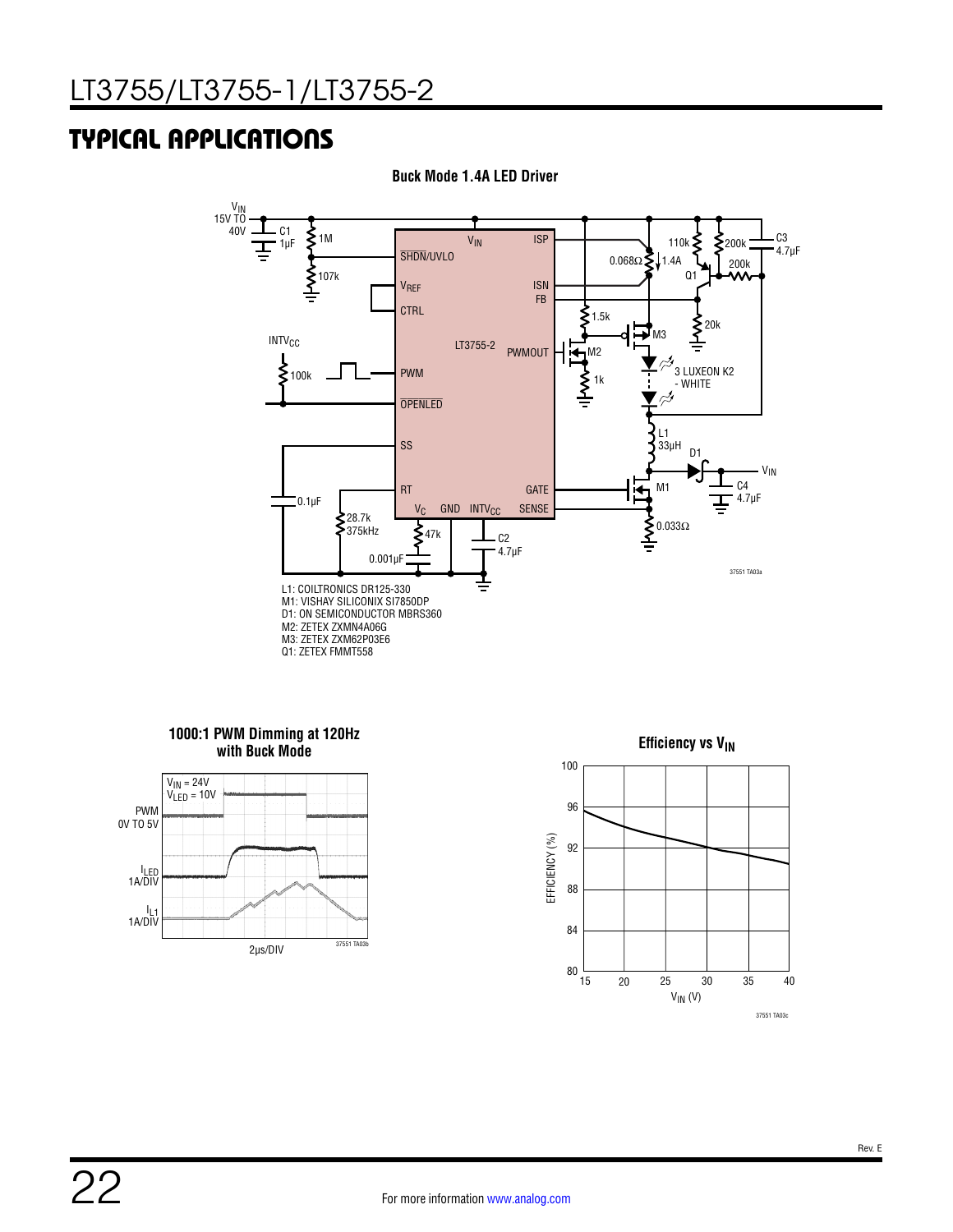

**Buck Mode 500mA LED Driver for 20kHz PWM Dimming**

#### **Minimum PWM Pulse Switching Waveform**



**Efficiency vs V<sub>IN</sub>** 



Rev. E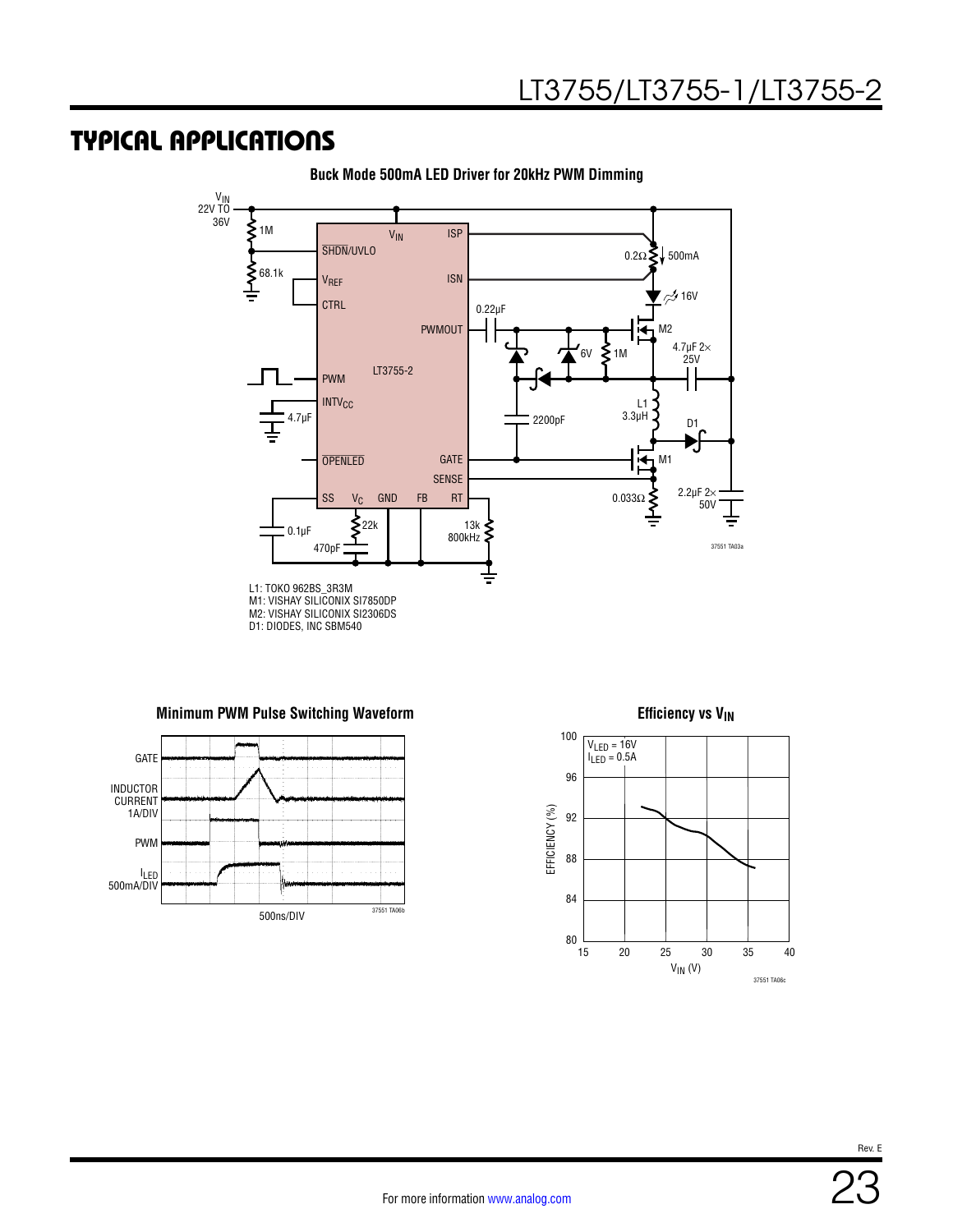

**21W Buck-Boost Mode with 250:1 PWM Dimming and Open LED Protection**



**Buck-Boost Mode Efficiency vs Input Voltage Buck-Boost Mode LED Current vs Low Input Voltage**

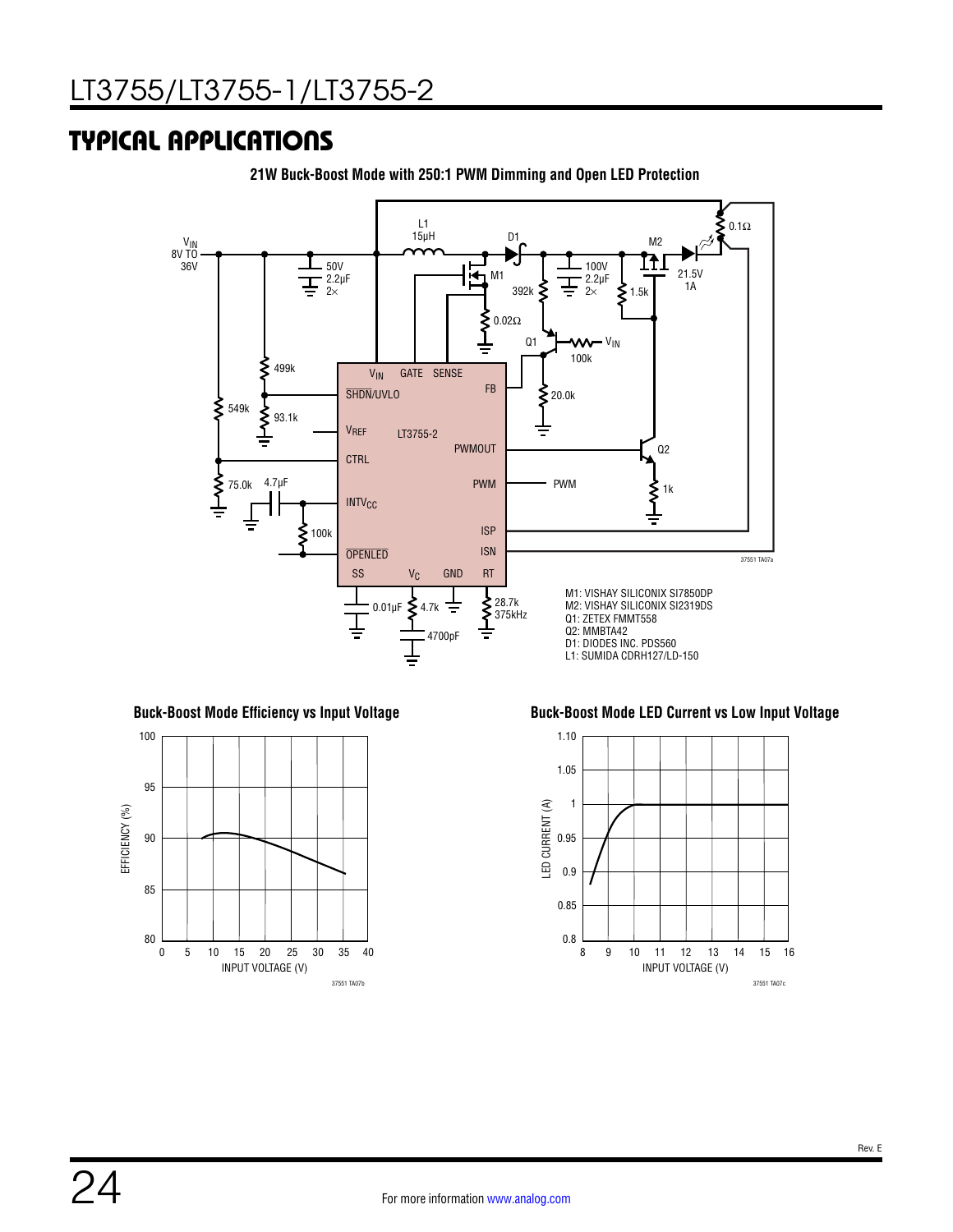### PACKAGE DESCRIPTION



**MSE Package 16-Lead Plastic MSOP, Exposed Die Pad** (Reference LTC DWG # 05-08-1667 Rev F)

3. DIMENSION DOES NOT INCLUDE MOLD FLASH, PROTRUSIONS OR GATE BURRS.

 MOLD FLASH, PROTRUSIONS OR GATE BURRS SHALL NOT EXCEED 0.152mm (.006") PER SIDE 4. DIMENSION DOES NOT INCLUDE INTERLEAD FLASH OR PROTRUSIONS.

INTERLEAD FLASH OR PROTRUSIONS SHALL NOT EXCEED 0.152mm (.006") PER SIDE

5. LEAD COPLANARITY (BOTTOM OF LEADS AFTER FORMING) SHALL BE 0.102mm (.004") MAX

6. EXPOSED PAD DIMENSION DOES INCLUDE MOLD FLASH. MOLD FLASH ON E-PAD SHALL

NOT EXCEED 0.254mm (.010") PER SIDE.

Rev. E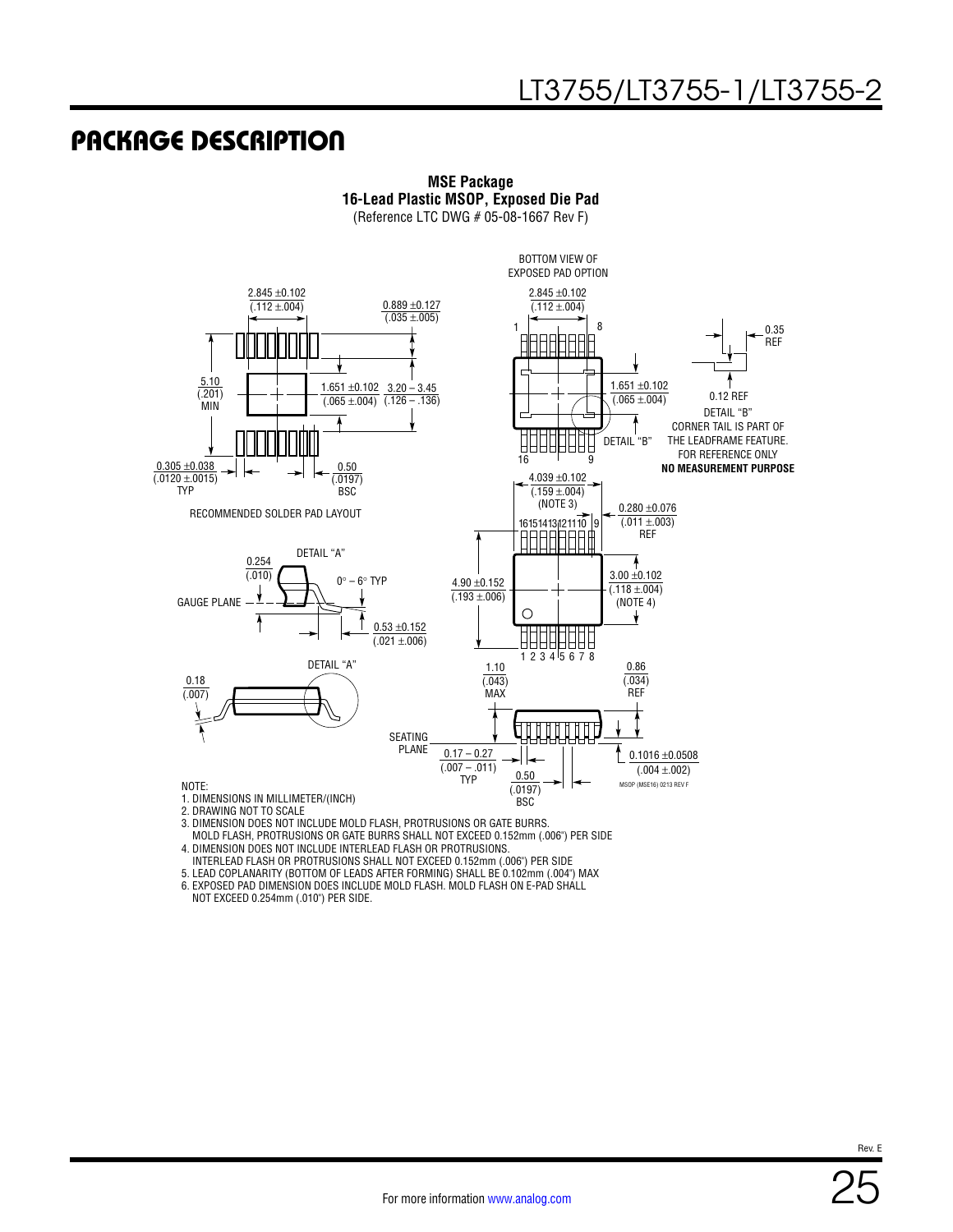### PACKAGE DESCRIPTION



**UD Package 16-Lead Plastic QFN (3mm**  $\times$  **3mm)** 

- 3. ALL DIMENSIONS ARE IN MILLIMETERS
- 4. DIMENSIONS OF EXPOSED PAD ON BOTTOM OF PACKAGE DO NOT INCLUDE
- MOLD FLASH. MOLD FLASH, IF PRESENT, SHALL NOT EXCEED 0.15mm ON ANY SIDE
- 5. EXPOSED PAD SHALL BE SOLDER PLATED
- 6. SHADED AREA IS ONLY A REFERENCE FOR PIN 1 LOCATION
- ON THE TOP AND BOTTOM OF PACKAGE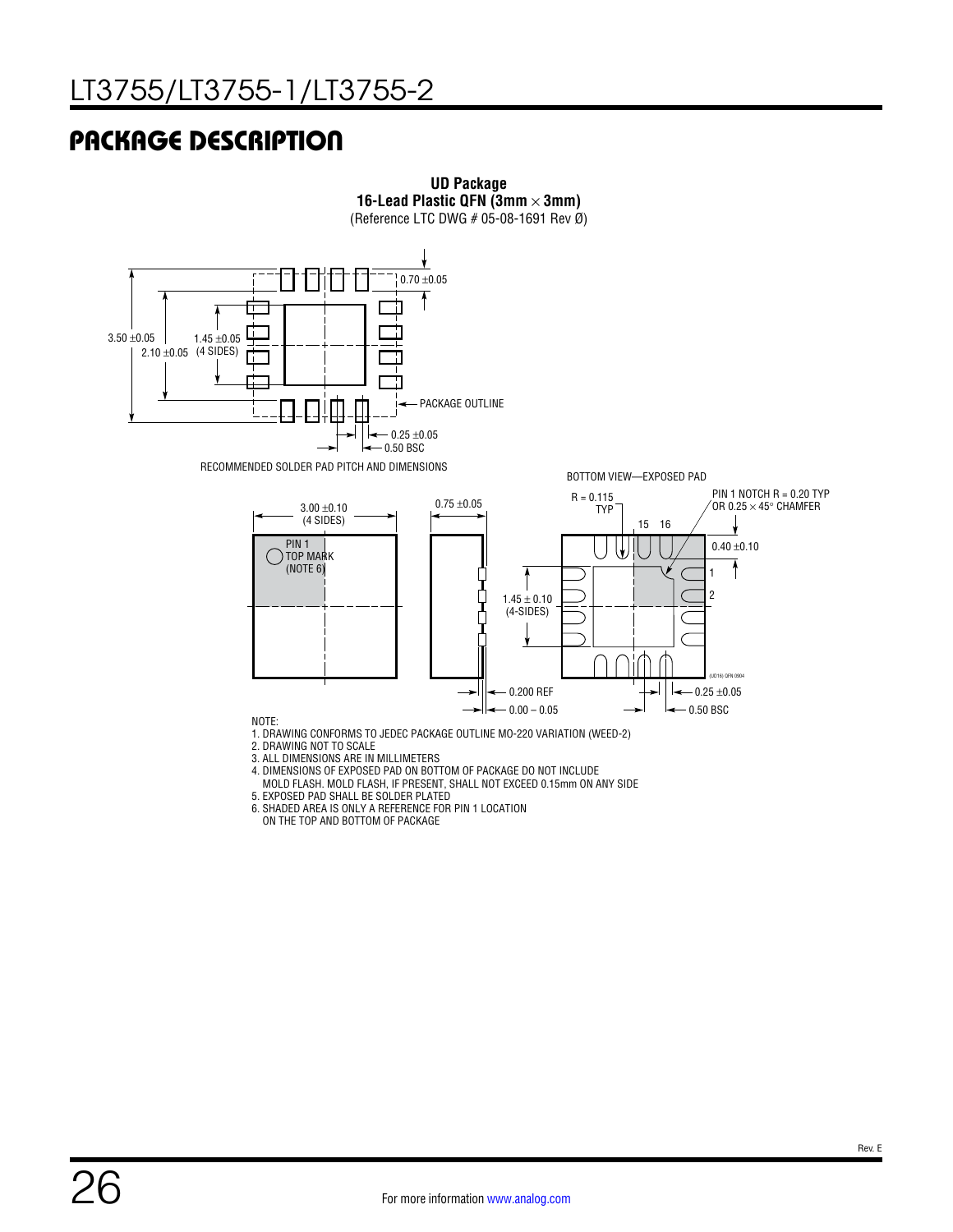### REVISION HISTORY **(Revision history begins at Rev D)**

| <b>REV</b> | <b>DATE</b> | <b>DESCRIPTION</b>                           | <b>PAGE NUMBER</b>               |
|------------|-------------|----------------------------------------------|----------------------------------|
|            | 03/10       | Revised Entire Data Sheet to Include H-Grade | 1-26                             |
|            | 10/19       | Added Automotive and J-Grade Models          | $\cdot\cdot\cdot$ . $\cdot\cdot$ |